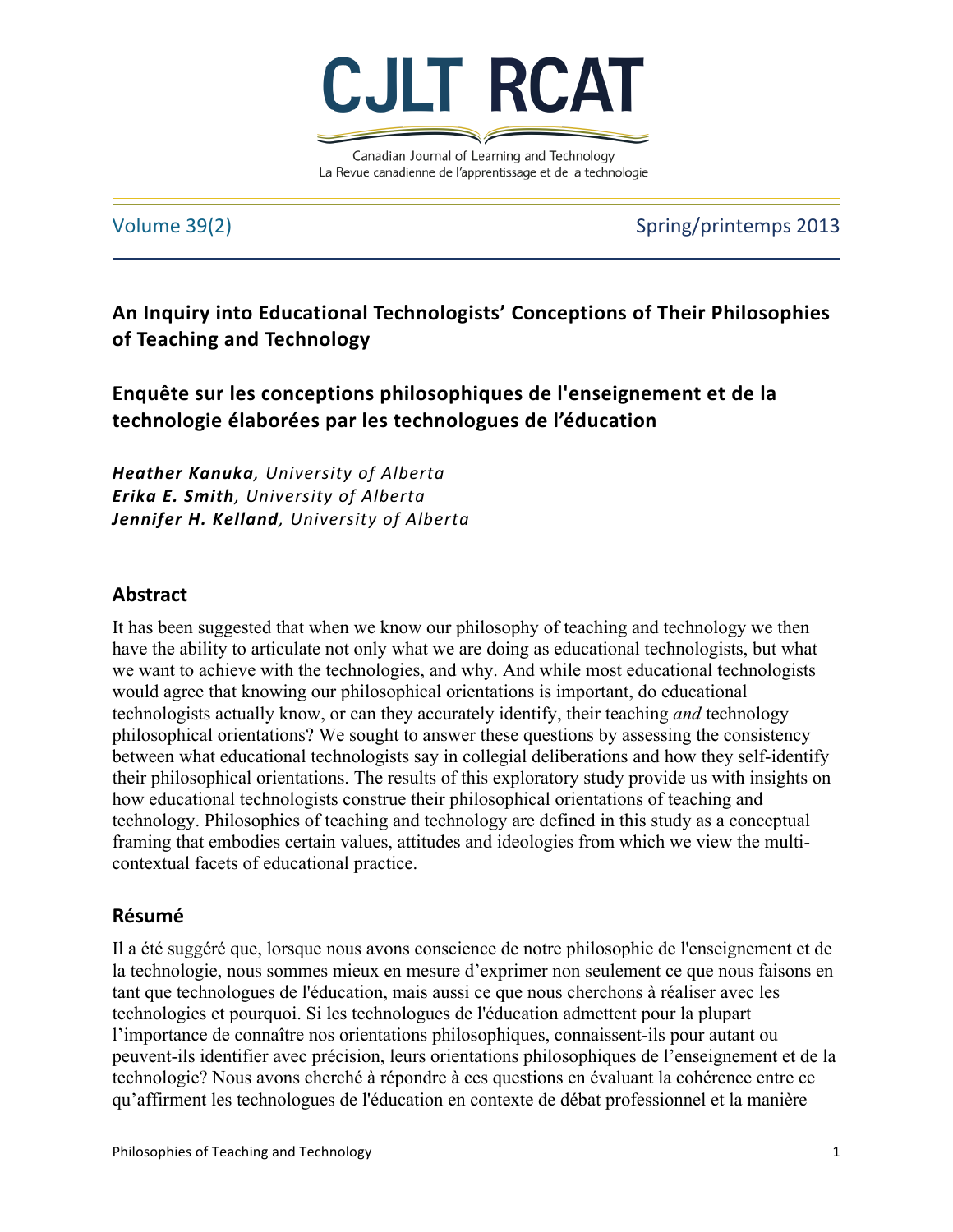dont ils identifient eux-mêmes leurs propres orientations philosophiques. Les résultats de cette étude exploratoire nous donnent un aperçu de la façon dont les technologues de l'éducation interprètent leurs orientations philosophiques de l'enseignement et de la technologie. Les philosophies de l'enseignement et de la technologie sont définies dans cette étude comme un cadre conceptuel incarnant certaines valeurs, attitudes et idéologies à partir desquelles nous considérons les aspects multi-contextuels de la pratique éducative.

## **Introduction**

There are a number of reasons why those who are in the field of educational technology today should understand how to situate themselves with respect to philosophies of teaching and philosophies of technology. While articulating one's philosophy of teaching is, generally, an accepted practice in the field of education, articulating one's philosophy of technology is not so widely practiced and/or understood (Chen, 2008). As educational technologists work with technology in educational contexts, understanding and knowing philosophical orientations regarding technology is also important. The power of knowing our philosophical orientations lies in the ability to enable us to be reflective, or to better understand and appreciate our activities. Reflective practice is more than understanding the impact we are making; it is also knowing the impact we *want* to make (Elias & Merriam, 2005). To know what impact we desire, we must ask ourselves what we believe the purpose of education is, in addition to knowing why we make the choices we do about the use of technologies in our everyday practices, and what we expect to achieve with these technologies in relation to our educational aims and goals. Conclusions based on teacher-belief research have asserted that the interrelationships between beliefs and actions are what underpin and inspire practice (e.g., Albion, 1999; Albion & Ertmer, 2002; Ertmer, Gopalakrishnan & Rosse, 2001; Scrimshaw, 2004). This literature suggests that teaching beliefs strongly influence classroom practices; further literature concludes that teacher-beliefs act as filters that guide educational practitioners in both their instruction and curricular decisionmaking processes (Pajares, 1992; Prawat, 1992). Acknowledging that while much of the past research may only be telling us half the story (Kane, Sandretto & Heath, 2002), more than two decades of research continue to indicate that teacher beliefs have an impact on instructional practice. At a minimum, the past research provides us with insights into the reasons educators act the way they do (Levin & Wadmany, 2006).

It stands to reason, then, that knowing our philosophy of teaching and technology can provide us with the ability to articulate not only what we are doing as educational technologists, but what we want to do and why. Unless we can identify our philosophical orientations (or what we value in our educational technology practice and research) we will never be able to justify our choices of activities and strategies.

# **Philosophies of Teaching and Technology: The Necessity to Understand Further**

While few would argue against the value of reflecting on our philosophies, educators infrequently articulate and share their philosophical orientations with their students and/or colleagues. The importance of recognizing philosophical standpoints comes to light when examining debates and disagreements revolving around related practices and policies. For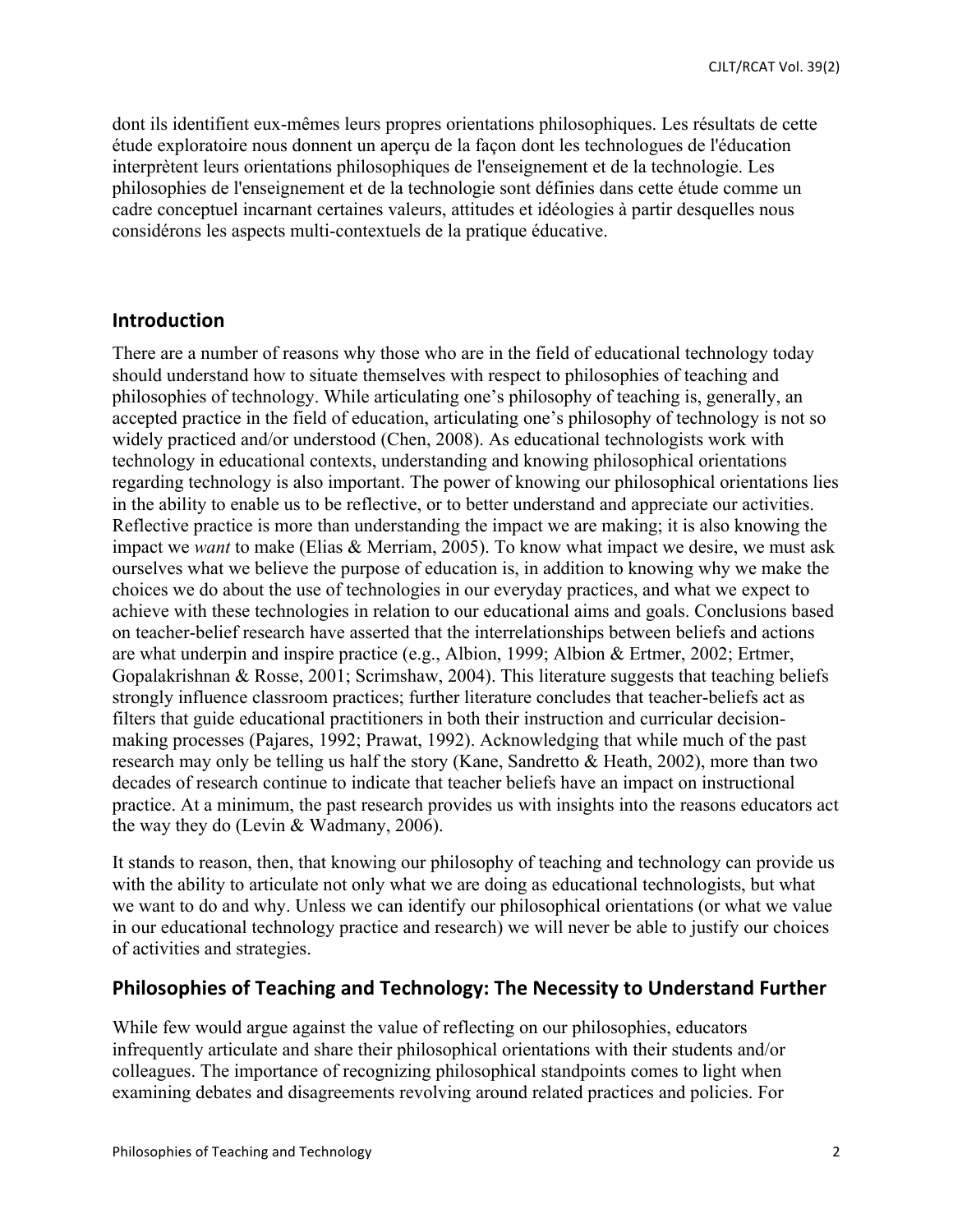example, some educational technologists argue that technology should be perceived as a neutral tool or artefact that serves to extend our human capacities, disputing the notion that a technology strongly influences our actions. Jonassen (1996) and Clark (1994) are two examples of North American educational technology scholars advocating the "neutrality" of educational technology tools. Jonassen asserts that "carpenters use their tools to build things; the tools do not control the carpenter. Similarly, computers should be used as tools for helping learners build knowledge; they should not control the learner" (p. 4). Such assertions are also reflected in the seminal work of Clark (1983; 1985), who argues that it is the instructional strategies, rather than technologies, that are the key component in effective learning. He argues, in part, that technologies are "mere vehicles that deliver instruction but do not influence student achievement any more than the truck that delivers our groceries causes changes in our nutrition" (Clark, 1983, p. 445). Such views advance the notion that the technological artefacts we use for educational purposes are neutral tools, employed simply to meet the aims and objectives of the educational practitioners teaching with them.

Clark's view prompted a widely followed and widely cited debate with Kozma (1994) who claimed that it is the media themselves that influence learning. Taken to its logical extreme, this view positions media and technology as literal "causes" of learning (or of any other outcome or observable change in its audience). Understood in these terms, this view can be labelled as technological determinism. We have found that fewer educational technologists tend to align themselves with the technological determinacy view, perhaps because it has tended to have a negative connotation. In particular, the origins of technological determinism can be associated with a Marxist class analysis, wherein technology acts as an instrument of dominance used by the advantaged class over others. Within the field of education, this historical view has led to a belief that technology could be employed as a means of oppressing students. For example, Mumford's (1934) *Technics and Civilization* was one of the first works to draw this kind of analysis. As of the 1970s, Mumford was joined by other critics – including Winner (1977), Ihde (1979), and Borgmann (1984) – responding to the changing political climate of the day. Both before and during this period, Marcuse (1964) and Foucault (1977) also became influential critics of technological determinism (Feenberg, 1999).

Ultimately, the focus of the debate between Clark and Kozma becomes pointless – clearly, both start out from different philosophical premises. Their debate revolves around the means rather than the ends of education; a much more meaningful debate would be on their conceptual framing of the values from which they view the many aspects of education, including the field of educational technology.

Underpinning our philosophical orientation on education and technology, teaching and its corollary, learning, is the desire to effect a transformation of some kind. The transformation(s) we desire to bring about with our instructional activities are based on what we believe should happen through our practices. This, in turn, is reflected in whether we choose to use technologies and, if so, how we will use them. When we do not acknowledge our philosophical orientation, other motivations and patterns may come to the fore (Zinn, 1990). For example, if a practitioner's decisions about teaching and technology are not guided by their educational aims and goals, decisions to use technologies may be based on the immediacy and urgency brought forward by technological hype (Kanuka, 2008). Problems arise when these strategies result in incongruence and tensions in values and action among instructors, administrators and students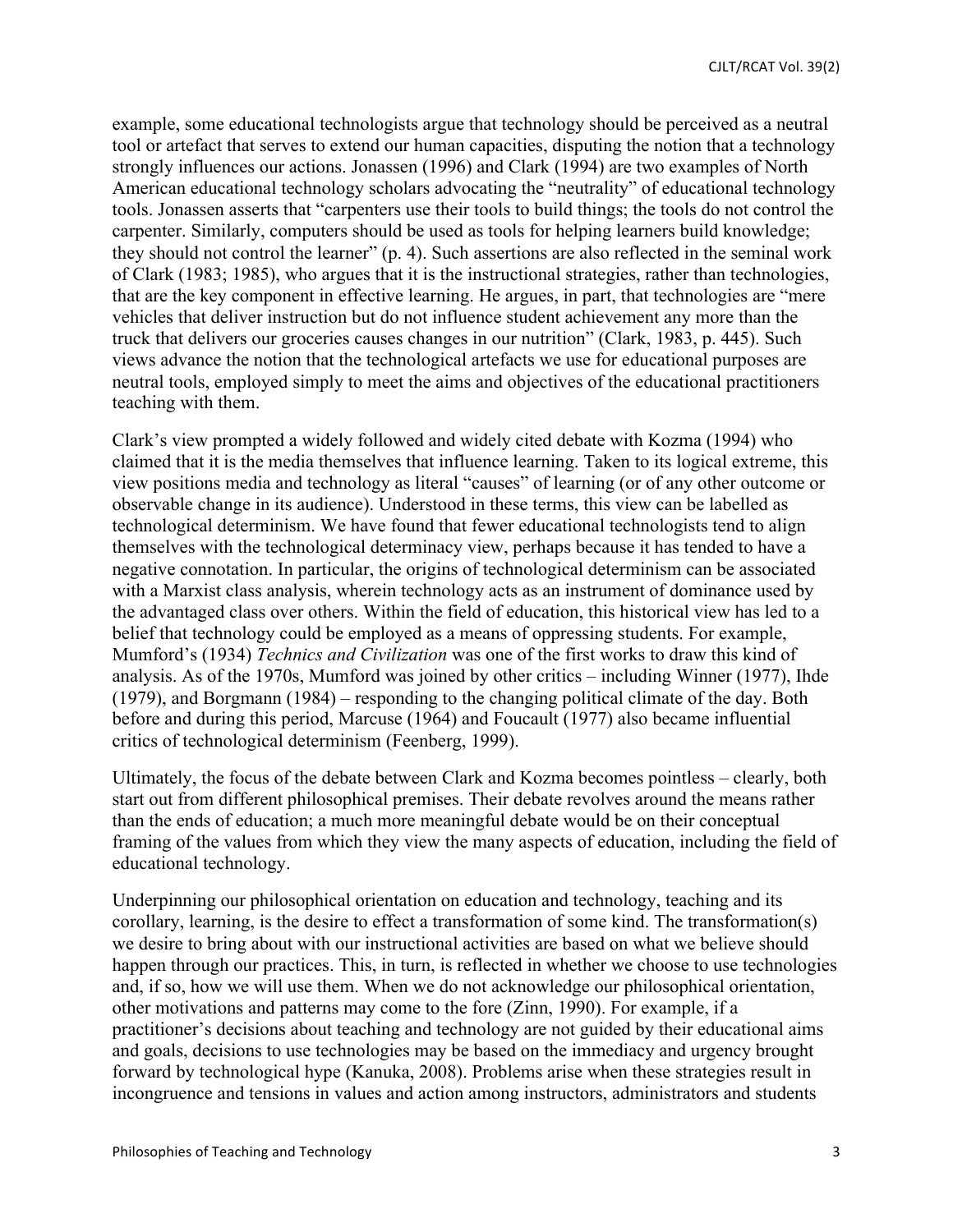that revolves around the means rather than the ends of education (Elias & Merriam, 2005; Zinn, 1990). When such conflicts exist between values and practice, realizing the possibilities of what technologies can provide becomes difficult to achieve. As such, it is important to identify what we value.

The purpose of this study was exploratory in nature, designed to gain further understandings about how educational technologists' construe their philosophical orientations. The objectives were threefold: (1) to gain insights on educational technologists' philosophical orientations on teaching and technology as articulated in collegial deliberations, (2) to search for patterns between philosophical orientations related to teaching and technology, and (3) to explore the consistency of educational technologists' philosophical orientations in collegial deliberations (their interactions) with the philosophical orientations they personally identify with (beliefs about educational aims and goals).

This study was limited to an analysis of educational technologists' beliefs, ideologies and values (or philosophies) of teaching and technology. We did not investigate teaching perspectives, as defined by Mead (1938; see also Tabachnick & Zeichner, 2003), which include "a coordinated set of ideas and actions which a person uses" (p. 166). An essential difference between teaching perspectives and teaching beliefs (attitudes, ideologies and values) is that teaching perspectives include actions (i.e., teacher behaviour and thought are inseparable) – not merely dispositions to act as is the case with attitudes, ideologies and values (or teaching beliefs). Analysis of theories of use and theories in action (see Argyris & Schön, 1974) is beyond the scope of this study. Elsewhere, this distinction has been dealt with through the use of the label "pedagogical beliefs" (e.g., Chen, 2008).

# **Background to the Study**

In previous studies (Kelland & Kanuka, 2008; Kanuka & Kelland, 2008), we brought together Canadian e-learning administrators and researchers to discuss effective uses of technologies in the higher education sector. Three conclusions emerged from this research: (1) beliefs about educational technology are many, and are varied if not polarized; (2) policymakers and administrators concerned with implementing technologies should carefully consider each position for effective administration and policy-making; and (3) it is unlikely that educational technology experts will ever reach consensus on the influence and purpose of information and communication technologies within institutions of higher education because of the differing pedagogical beliefs held by the participants about teaching and technology. But do the participants know, and can they accurately identify, their teaching and technology beliefs? – Or more accurately their philosophical orientations? Building on this prior work, in this study we sought to explore this question further by assessing the consistency between what educational technologists say in collegial deliberations and how they self-identify their teaching and technology philosophical orientations.

Philosophies of teaching and technology are defined in this study as a conceptual framing that embodies certain values, attitudes and ideologies from which we view the many aspects of education (Zinn, 1990), including the field of educational technology. The underpinning assumption of this study is that philosophies are necessary to avoid focusing on *what to do with* technologies without examining sufficiently *why* we should do it.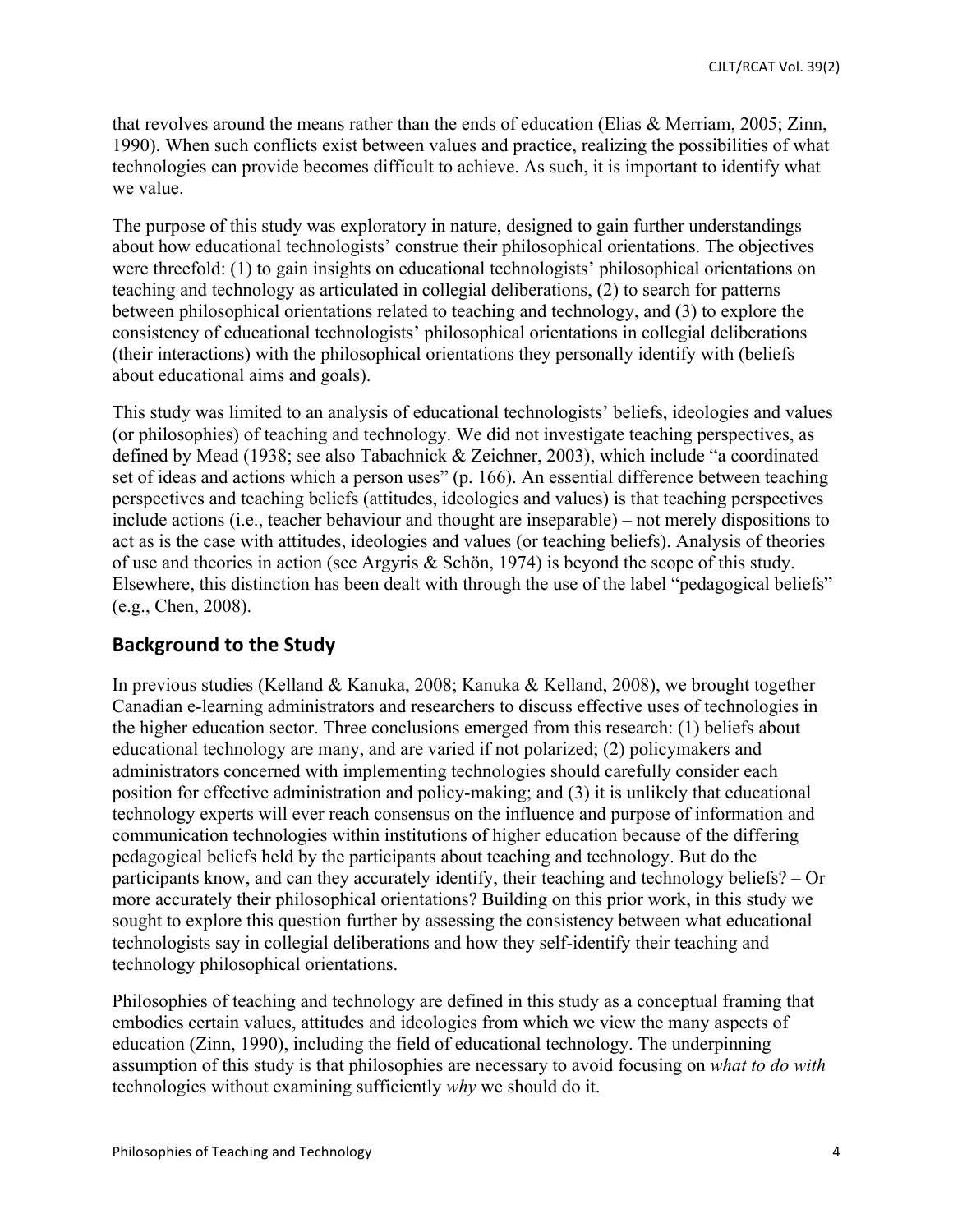# **Research Design and Methods**

The philosophical frameworks used to guide the study included orientations towards teaching (Elias & Merriam, 1980; 1995; 2005) and technology (Dahlberg, 2004). There are various philosophical frameworks that could have been used to frame this study (e.g., Apps, 1973 or Beder, 1989 for teaching philosophies; or Dusek, 2006; Feenberg, 2001, 2002; Ferre, 1995; Idhe, 1979 for technology philosophies). The Elias and Merriam (1995) framework was selected because it has tended to be widely used within the fields of adult and higher education since its first edition (Elias & Merriam, 1980). The Dahlberg framework was selected after a pilot for this study was conducted. A brief overview of each framework used in this study is provided in this next section.

It is important to note first, however, that personal philosophies or philosophical orientations toward education and technology are not necessarily the same as the broader ideas and frameworks articulated by philosophers (for instance, those discussed by Marcuse (1964) or Heidegger (1977) in their philosophical works). Indeed, it would be insufficient to regard such philosophers as falling within a particular set orientation or determinism categorically, and this is not our intention. Rather, the intent is to acknowledge the influence of such philosophical notions and thinkers as they may be reflected in individual orientations to education and technology. As such, it is important to acknowledge the difference between philosophers of technology and education, and the broader connections that may exist between these ideas and the beliefs articulated by practitioners more specifically.

## *Philosophical Orientations Regarding Technology*

Our research suggests that as educational technologists, there is an inclination to align ourselves with one of three orientations: uses determination, social determination, and technological determination (Dahlberg, 2004; see also Dusek, 2006; Feenberg, 2001, 2002; Ferre, 1995; Kanuka, 2008).

## *Uses determination*

Within this position, emphasis is placed on the importance of human uses of technologies. Technologies are viewed as neutral tools, through which our capacities can be extended. As the users of these tools, we determine the effects of technological artifacts. This perspective originally emerged as a response to the pessimism of the Frankfurt School, for example by responding to *Kulturkritik* through a "turn towards the uses (or readings) of the media" (Dahlberg, 2004, para. 6), and has become an ascendant view of technology in North America because it emphasises that, as individuals, we have control and autonomy over technology (Morley, 1989).

## *Social determination*

This position emphasizes the ways in which technologies are socially embedded and constituted, and is mainly concerned with the creation and integration of technological artifacts within social systems and cultural contexts. As such, social choices are seen to shape the form and content of technological artefacts (Dahlberg, 2004). Technologies, then, are both affected by the social construction of technological artifacts and are embedded within social structures. Educators with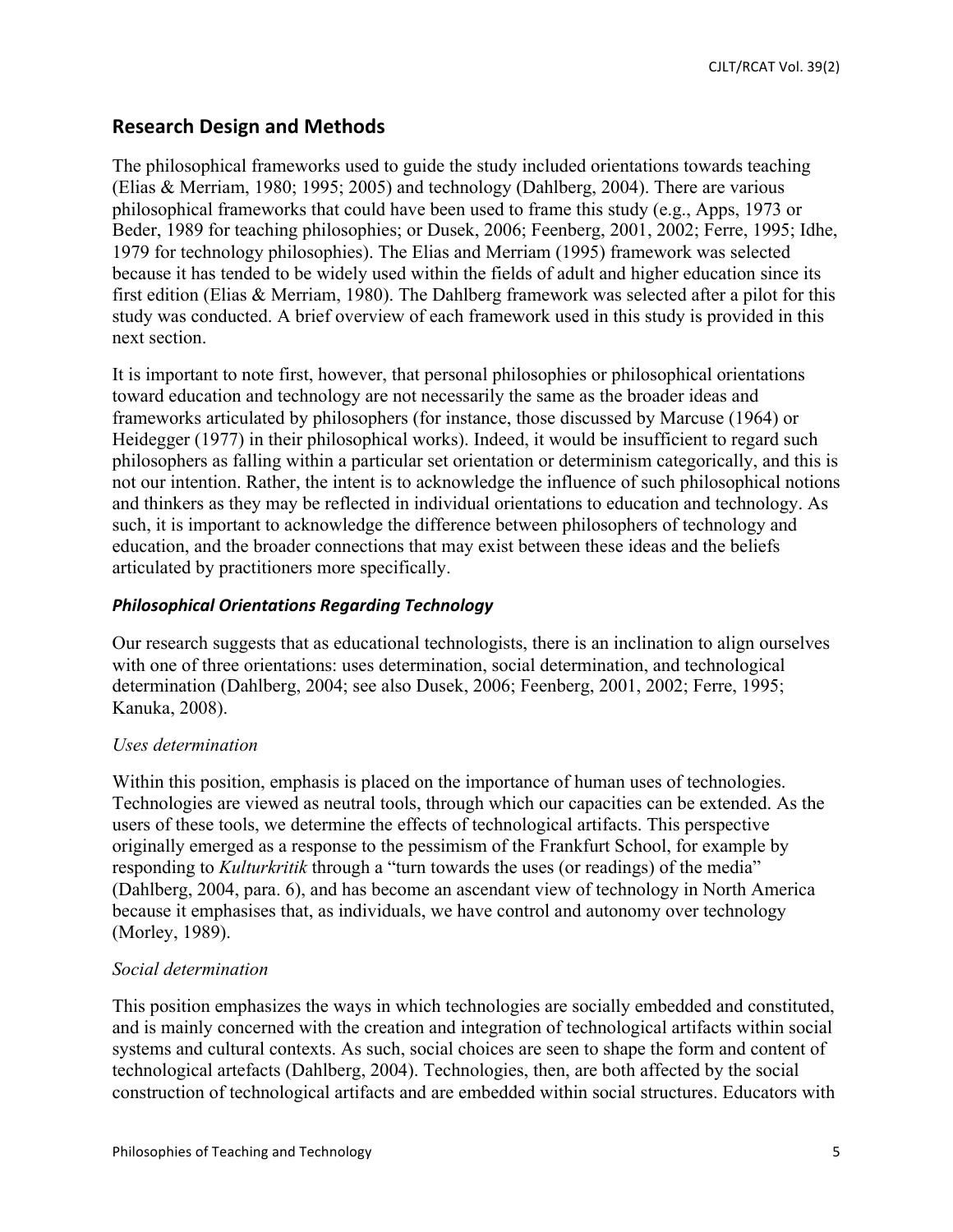this orientation place importance on the way social and technological uses shape the form and content of the learning experiences. Peter Drucker, for example, over a decade ago said in an interview with *Forbes Magazine* that social changes would result in the physical presence of universities ceasing to exist within ten years (Forbes Magazine, March 1997.). Today, futurists continue to make such forecasts, with for example the introduction of Massive Open Online Courses (MOOCs) as the unbundling and rebundling of universities (see, for example, http://hackeducation.com/2012/12/03/top-ed-tech-trends-of-2012-moocs/).

## *Technological determination*

Within this position, technology is viewed as a causal agent that determines our actions and plays a pivotal role in social change. The overriding assumption underpinning this orientation is that technology influences our practices and experiences and negatively impacts society. Although not often given the label of technological determinists, scholars who view technology as positively influencing our education systems also reflect the technological determinist view. For instance, in the area of e-learning, Garrison and Anderson (2003) assert that educational technologies can positively transform learning experiences, subsequently improving the quality of these learning experiences. The rationale underlying this belief rests on the notion that the technology itself has the potential to facilitate learning. As mentioned above, technological determination has tended to have a negative connotation, since some critics argue that it reduces all other factors to technology – often regarding technology in itself as a force for good or evil.

## *Non-reductionist*

Analogous to other, perhaps better known, philosophers of technology (e.g., Dusek, 2004, Feenberg, 2001; Ihde, 1979), Dahlberg (2004) posits that in order to find alternative viewpoints of technology beyond those within the determinations outlined above, we must move toward a non-reductionist, multi-determination perspective. Here Dahlberg argues that to avoid viewing technology "as either autonomous 'things' or amorphous 'no-things,' it is important to view them as both constituted within and impacting upon social relations and cultural meanings" (2004, para. 39). He notes further that, in reality, there is no singular cause for the effects of technology, concluding that we need theories that account for the complexity and multiplicity of determinations. Such a non-reductionist or multi-determinacy view would be sensitive to the "complex interplay between multiple events" (para. 41), recognizing that each determination is embedded and inter-linked.

## *Schools influencing philosophy of technology*

In addition to understanding Dahlberg's particular description of determination(s), it is important to recognize how philosophers from different traditions have contributed to developing philosophy of technology more broadly. As Dusek (2009) notes, influences have come from various schools:

There are contributions to philosophy of technology not only in the analytical and linguistic vein, as well as from the phenomenological, existential and hermeneutic traditions; there have also been further contributions from British social constructionists, French postmodernists and American pragmatists. (para. 12)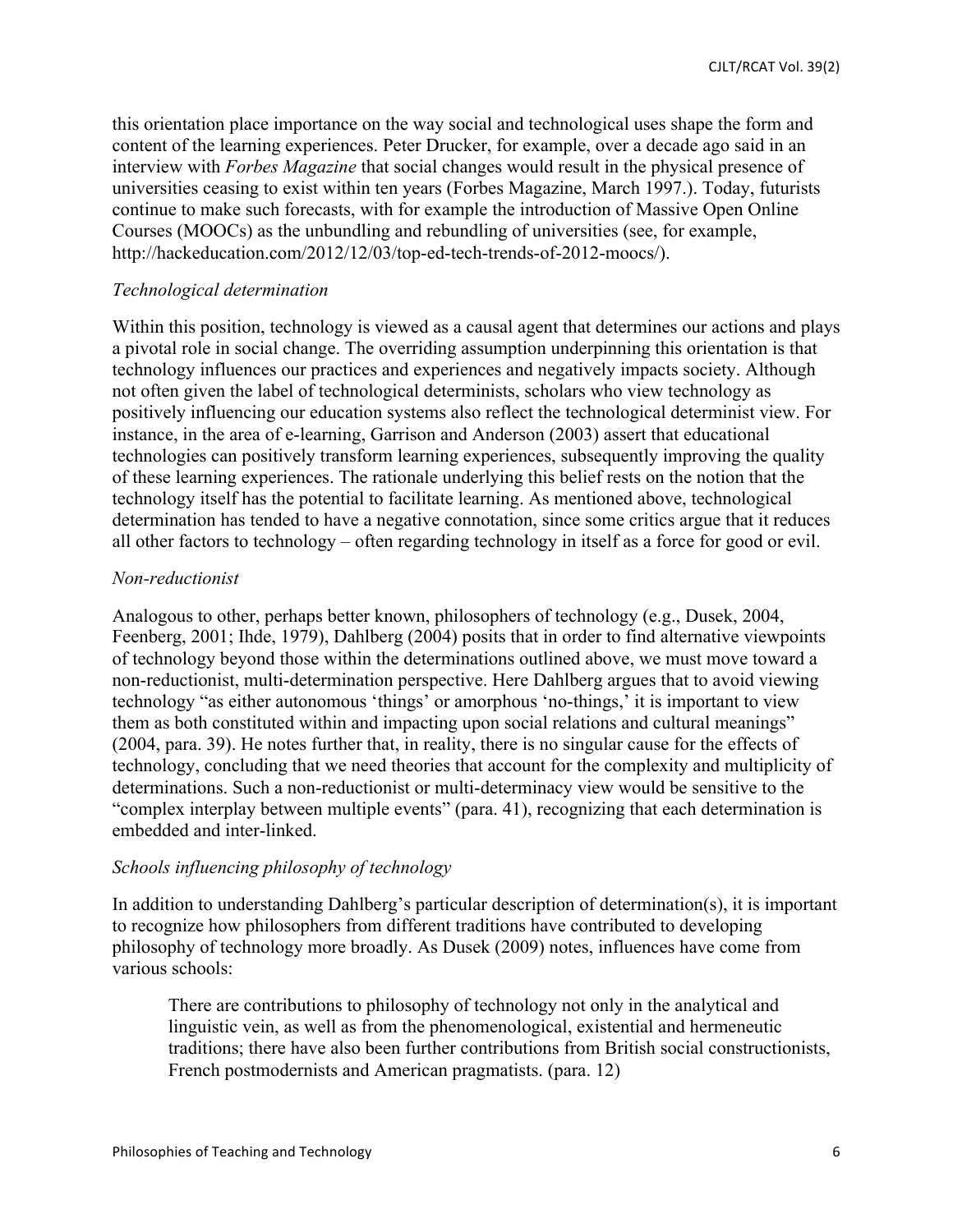As Dusek (2009) illustrates, it is important to recognize and acknowledge contributions to philosophies of technology from post-positivist/analytic (e.g., Kuhn, 1996), phenomenological (e.g., Husserl, 1970), hermeneutic (e.g., Heidegger, 1977), critical theory (e.g., Feenberg, 2001, 2002; Habermas, 1970), pragmatic (e.g., Dewey, 1938), and social construction of technology (SCOT) (e.g., Bijker, Hughes, & Pinch, 1987) stances. While it is not within the scope of this study to consider each of these traditions, it is important to note that, just as Dahlberg calls for moving towards non-reductionist or multi-determinations perspectives of technology, Dusek (2009) looks toward an integrated philosophy of technology that acknowledges the intersection of various philosophical approaches to technology, to further develop the overall field of philosophy of technology (which is relatively recent). To this end, just as the theme of this special issue portrays, studies such as this one that endeavour to investigate patterns and overlapping of different philosophical orientations may work to delve further into this issue of understanding philosophies from multiple and often intersecting vantage points.

#### *Philosophical Orientations Towards Teaching in Higher Education*

The philosophical orientations for teaching used in this study are based primarily on the writings of Elias and Merriam (1980; 1995; 2005), but also incorporate Zinn (1990), Draper (1993), and Brameld (1969). Elias and Merriam present six orientations to teaching philosophies for adult learners. Each orientation includes the historical grounding as well as basic principles for each orientation.

## *Liberal/perennial*

This orientation is the oldest philosophy of education, stemming historically from the classical Greek philosophers, such as Socrates, Plato, and Aristotle. As such, early education in the Western world was guided by this philosophy. There are two primary aims of educators holding these orientations: 1) to search for truth, and 2) to develop good and moral people. According to this orientation, educated people should possess an aesthetic sense, moral values, and a religious dimension, rational and intellectual capabilities as a well as wisdom. Twentieth century philosophers influencing this viewpoint include Adler (1937), Maritain (1943), Van Doren (1943), and Hutchins (1953; 1968).

## *Progressive*

This orientation aims to develop personal growth and the promotion of a better society. Preferred teaching methods focus on problem-solving, as well as experiential or situational approaches. To this end, curriculum is typically organized around situations and problems that relate to the experiences of the learners. Personal enlightenment and democratic cooperation are the focus of learning activities. Influential exponents of pragmatism and progressive thought (related to education) include Dewey (1910; 1916; 1938) and James (1909). Elements of progressive thought are found in the writings of several theorists in the field of adult and higher education, such as Bergevin (1967), Knowles (1970), Houle (1972), and Lindemen (1956).

#### *Behaviourist*

Although it has lost much prestige since its heyday in the 1950s, within this orientation, the ultimate goal is to bring about measureable and observable changes in behavior. Methods of instruction begin with specific objectives, and incorporate rewards and/or punishments related to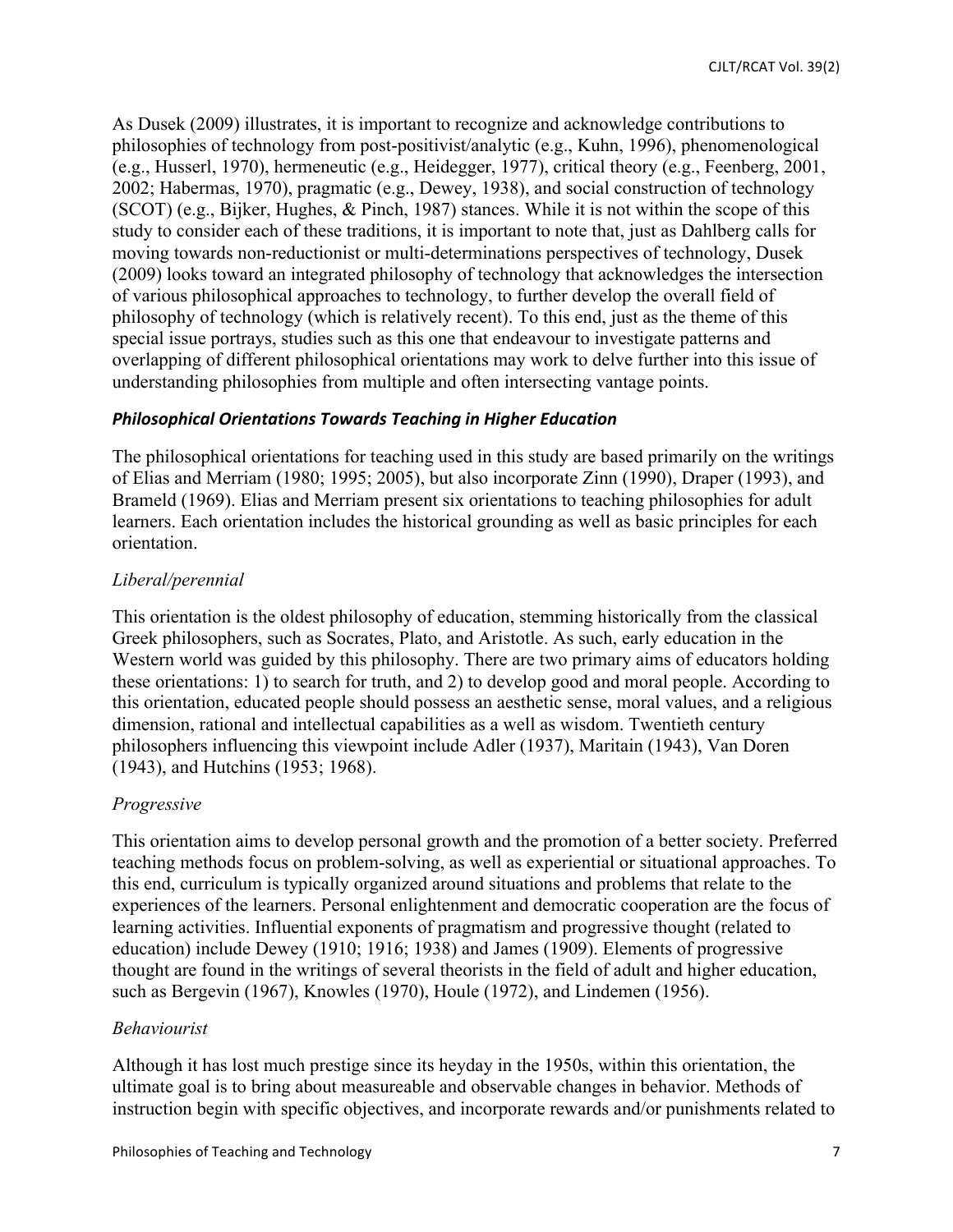the demonstration of these set behavioral objectives. Learning is subject-centred, focused largely on the content. Examples of well-known behaviourial methods include mastery learning, personalized systems of instruction, individually guided instruction, and individually prescribed instruction. Early behaviourists include Watson (1914) and Thorndike (1932), but perhaps the most influential and well-known behaviorist is Skinner (1938). Notably, contemporary behaviourist Tyler (1949) is known for needs assessments in curriculum and instruction.

#### *Humanist*

The aim of this orientation is to foster individual growth and self-actualization. Important constructs emphasized are freedom and autonomy, trust, active cooperation and participation, and self-directed learning, both in class and in society generally. Foundational thinkers influencing this orientation include philosophers from the Renaissance and Enlightenment, such as Erasmus and Voltaire, and more recently existential humanists, such as Heidegger (1977), Sartre (1949), and Camus (1940; 1942; 1951). Additionally, Third Force psychologists who have been equally responsible for the development of this approach include Rogers (1967), Fromm (1968), Knowles (1970), and Maslow (1976).

#### *Radical*

Within this orientation, the overarching aim is the convergence of educational and political action to bring about change in the political, economic, and social order. Influential figures within this orientation include Counts (1932), Holt (1967), Brameld (1969), Kozol (1972), and Goodman (1994). Other influential contemporary radical/critical educators also include Friere (1973) and Mezirow (1991).

#### *Analytical*

The primary aim of the analytical orientation is develop rationality via the transmission of truth that is morally, socially, and politically neutral. Thinkers influencing this view include Scheffler (1960), Peters (1967), and Green (1971).

### **Methods and Data Collection**

To achieve the objectives of this study, data were collected through semi-structured group deliberations with colleagues (referred to as "collegial deliberations") and individual identification of philosophical constructs regarding orientations on teaching (Elias & Merriam, 1995) and technology (Dahlberg, 2004). Both data sets were then analyzed, comparing the philosophical orientations identified in the collegial deliberations with how participants identified their dominant philosophical orientations.

The philosophical identification instrument (see Appendix A) was developed to assist participants with identification of their orientations for teaching and technology. A difficulty noted in prior research revolves around collecting data on pedagogical beliefs (or our values, attitudes and ideologies). In particular, philosophies are often tacitly held and difficult to articulate (Chen, 2008). Researchers have noted this limitation and argued that it is inadequate to investigate pedagogical beliefs solely based on "practitioner talk" (e.g., Kane, et al., 2002; Pajares, 1992). In an attempt to minimize this problem, we developed an instrument to assist the participants in moving their pedagogical beliefs from tacitly held to explicitly stated.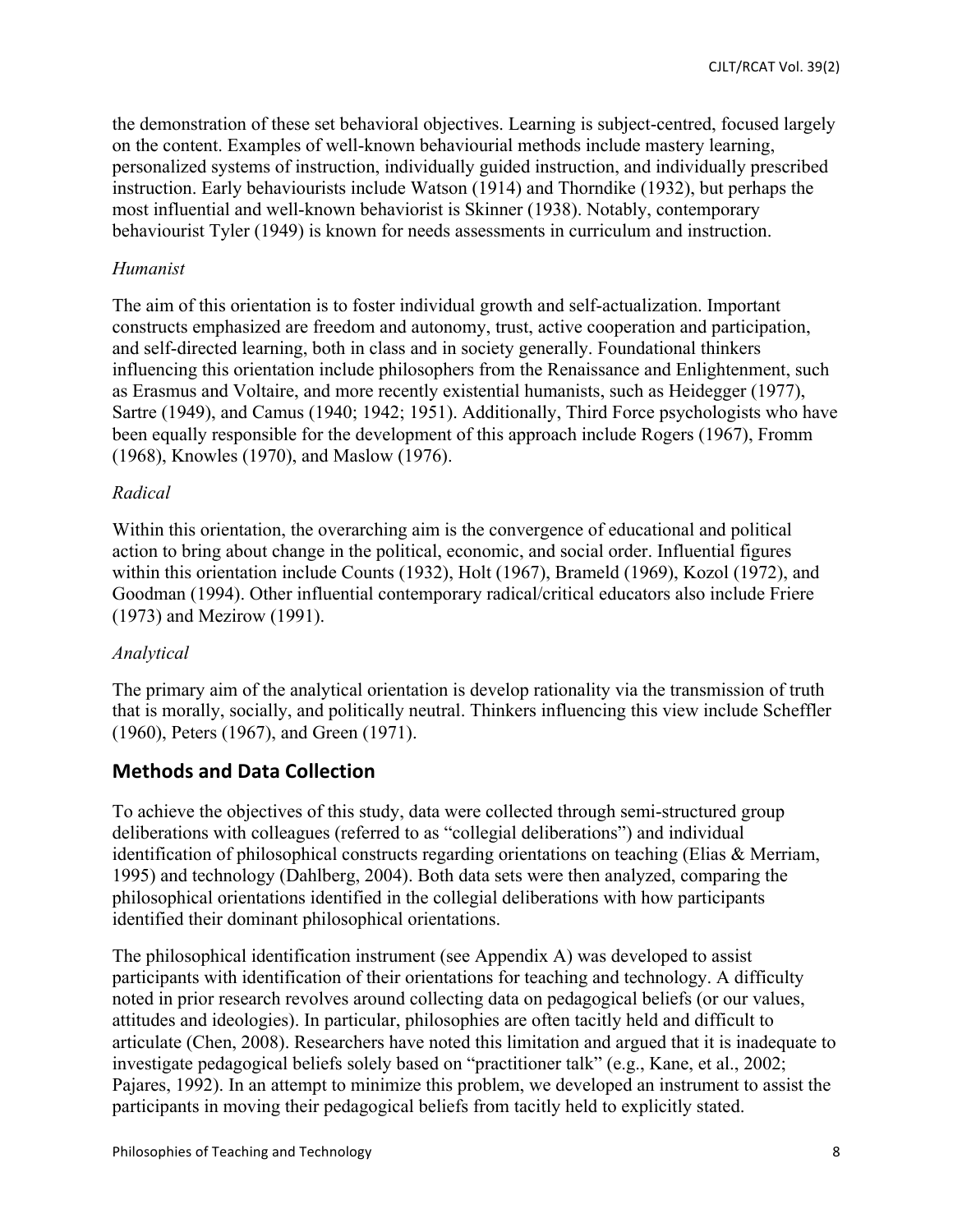Fourteen participants whose area of expertise is educational technology participated in the study; however, four participants were removed from the data analysis for this study due to insufficient contributions to determine philosophical orientations. Four scenarios of the benefits and drawbacks of teaching with technology within the higher education sector guided the data collection process for the collegial deliberations. The collegial deliberations were videotaped. The following week the participants were sent a form to complete via email, asking participants to self-identify and rank their philosophical orientations.

Data from the videotapes were transcribed. Coding sheets using Elias and Merriam's (1980; 1995) and Dalhberg's (2004) frameworks were developed and used to identify participants' philosophical orientations (see Appendix A). The researchers then coded the transcripts for each participant individually and debriefing between researchers followed. Once agreement (or agreement to disagree) was confirmed between researcher coding for the collegial deliberations, coding was then assessed against the participants' self-ranking.

# **Results**

The researchers' analysis and coding of the transcripts concluded with consensus. In regard to identifying teaching philosophies of the participants, researcher consensus was initially arrived at for eight out of ten of the participants. On the technological philosophies, initial researcher consensus was arrived at for nine out of ten of the participants (Table 1). For the philosophical orientations where coding non-consensus occurred, a decision was made to override the outlier codes (see Table 1 for original coding results).

|                | Participant          | Coder 1              | Coder 2              | Coder 3              |
|----------------|----------------------|----------------------|----------------------|----------------------|
|                | <b>Self-ranking</b>  |                      |                      |                      |
| 1.             | <b>Behaviorist</b>   | Humanist             | Humanist             | Humanist             |
|                | Social determination | Uses determination   | Uses determination   | Uses determination   |
|                |                      |                      |                      |                      |
| 2.             | Behaviorist          | Humanist             | Humanist             | Humanist             |
|                | Non-reductionist     | Uses determination*  | Non-reductionist     | Non-reductionist     |
|                |                      |                      |                      |                      |
| 3              | Radical              | Radical              | Radical              | Radical              |
|                | Technological        | Technological        | Technological        | Technological        |
|                | determination        | determination        | determination        | determination        |
|                |                      |                      |                      |                      |
| $\overline{4}$ | <b>Behaviorist</b>   | <b>Behaviorist</b>   | Behaviorist          | Progressive*         |
|                | Social determination | Social determination | Social determination | Social determination |
|                |                      |                      |                      |                      |
| 5              | Humanist             | Humanist             | Humanist             | Humanist             |
|                | Technological        | Uses determination   | Uses determination   | Uses determination   |
|                | determination        |                      |                      |                      |
|                |                      |                      |                      |                      |
| 6              | Humanist             | Humanist             | Humanist             | Humanist             |
|                | Uses determination   | Uses determination   | Uses determination   | Uses determination   |

**Table 1:** *Results of Researcher Coding with Participant Self-Ranking*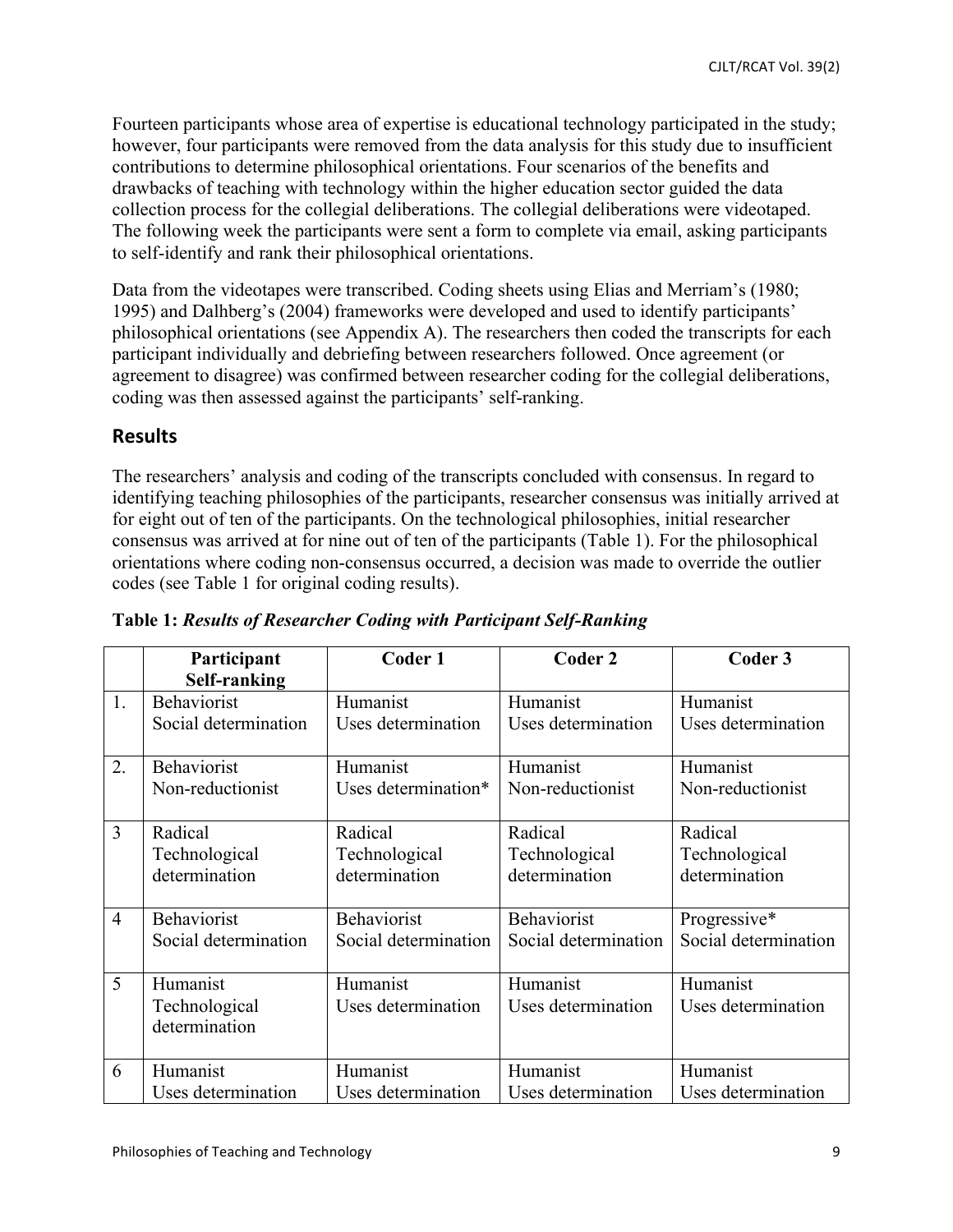| $\overline{7}$ | Radical              | Radical              | Radical              | Radical              |
|----------------|----------------------|----------------------|----------------------|----------------------|
|                | Social determination | Social determination | Social determination | Social determination |
| 8              | Liberal              | Liberal              | Humanist*            | Liberal              |
|                | Technological        | Technological        | Technological        | Technological        |
|                | determination        | determination        | determination        | determination        |
|                |                      |                      |                      |                      |
| 9              | Humanist             | Humanist             | Humanist             | Humanist             |
|                | Technological        | Technological        | Technological        | Technological        |
|                | determination        | determination        | determination        | determination        |
|                |                      |                      |                      |                      |
| 10             | Progressive          | Radical              | Radical              | Radical              |
|                | Social determination | Social determination | Social determination | Social determination |
|                |                      |                      |                      |                      |

\* Coding overridden

It should be noted at this point that studies (similar in design to this study) sometimes use multiple raters or coders, working independently to rate the same transcriptions. A comparison of consistency between these raters is then used quantify inter-rater reliability. However, this practice has been shown, at best, to be imprecise, and at perhaps at worst potentially misleading (Stemler, 2004). With this in mind, in combination with the small sample size, implies that such measures would not be necessarily be a part of this study.

# **Philosophical Orientations**

Identification of participant philosophical orientations began by analyzing the collegial deliberations through assertions and rebuttals to responses on the scenarios presented. Using the constant comparison techniques of grounded theory (Strauss & Corbin, 1990), we matched participant contribution against the teaching (Elias  $\&$  Merriam, 1980; 1995) and technology (Dahlberg, 2004) frameworks (see Appendix A). As might be expected, identifying teaching philosophical orientations was, with some participants, not straightforward. For example, statements and arguments by some participants were not consistent with philosophical orientations identified. In these cases we counted the number of times the contributions were made in each philosophical category, assigning the orientation with the greatest number of contributions. For the majority, however, contributions were consistent when coding philosophical orientations.

Our coding of teaching philosophies revealed that the majority of educational technologists in our study fall within the humanist orientation and an (almost) even split between three of the four technological orientations described above (Table 2).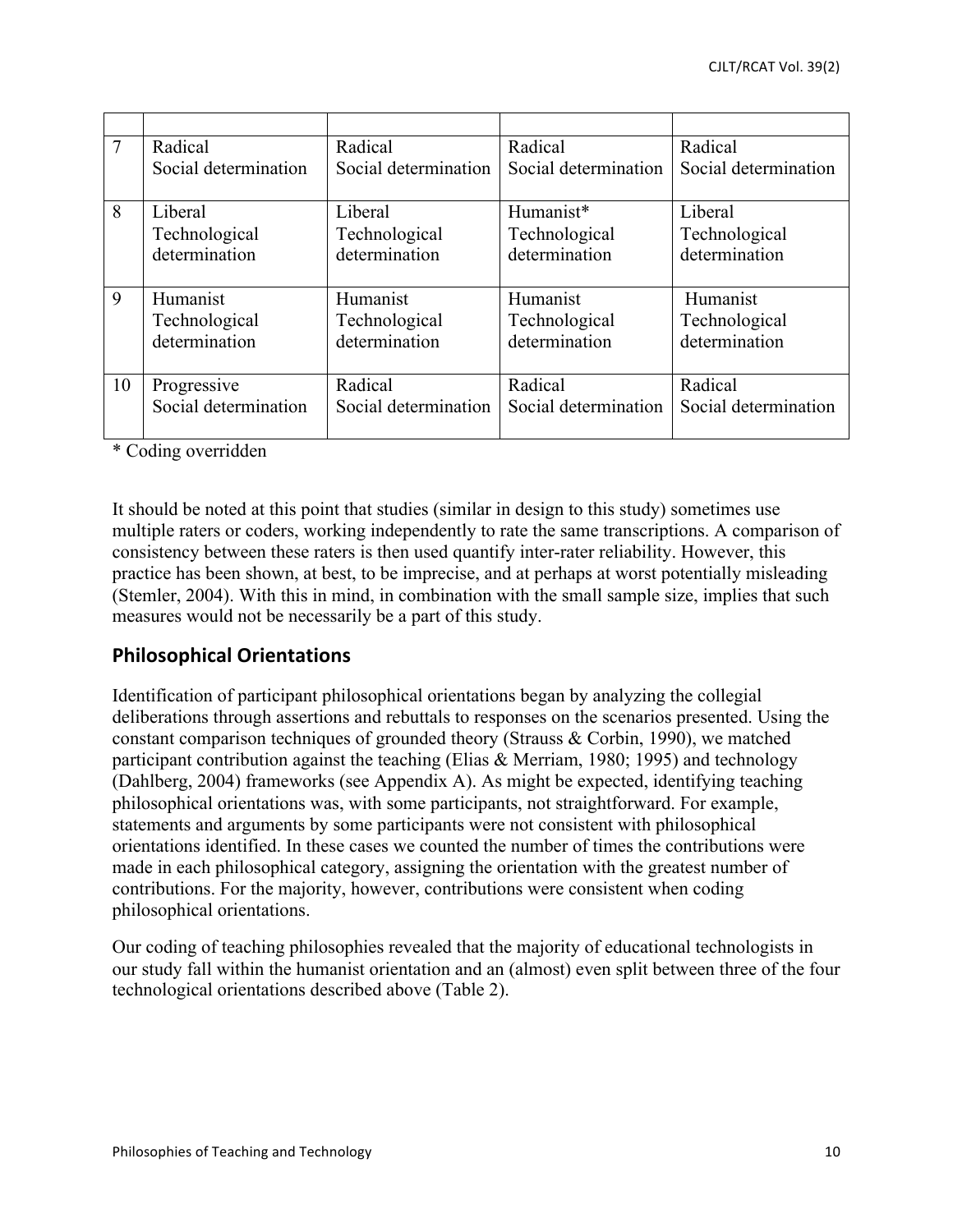# **Table 2:** *Philosophical Orientations*

| <b>Teaching Philosophical Orientation</b> | # | <b>Technology Philosophical Orientation</b> | # |
|-------------------------------------------|---|---------------------------------------------|---|
| Humanist                                  |   | Uses determination                          |   |
| Radical                                   |   | Social determination                        |   |
| Behavioral                                |   | Technological determination                 |   |
| Liberal                                   |   | Non-reductionist                            |   |
| Progressive                               |   |                                             |   |
| Analytical                                |   |                                             |   |

Table 3 provides examples of participant statements used by the researchers to identify teaching philosophical orientations from each participant.

**Table 3:** *Examples of Teaching Philosophy\**

| Participant    | <b>Teaching</b><br><b>Philosophy</b> | <b>Example</b>                                                                                                                                                                                          |
|----------------|--------------------------------------|---------------------------------------------------------------------------------------------------------------------------------------------------------------------------------------------------------|
| 1              | Humanist                             | I don't give marks for participation. It's up to the students to<br>participate  they know their own needs and can self-<br>evaluate                                                                    |
|                |                                      | Rationale for coding as Humanist: self-evaluation is a key<br>aspect of this orientation                                                                                                                |
| $\overline{2}$ | Humanist                             | What I find I'm doing is to work very hard to construct<br>interactive communities  and collaborations                                                                                                  |
|                |                                      | Rationale for coding as Humanist: in this orientation group<br>activates are viewed as an effective instructional method.                                                                               |
| 3              | Radical                              | [The belief that] this micro world that they are manipulating<br>and others might be manipulating with them is somehow<br>reflective of reality. [How anyone can] think this is worth<br>investigating. |
|                |                                      | Rationale for coding as Radical: bringing students into an<br>awareness through critical reflection is an essential aspect of<br>learning in this view                                                  |
| 4              | Behaviourist                         | Students don't need a teacher interactivity is not necessary;<br>they only need the content  a machine can deliver the<br>content effectively  simulations skills can transfer to reality               |
|                |                                      | Rationale for coding as Behaviourist: in this view, the focus of<br>learning is on the content                                                                                                          |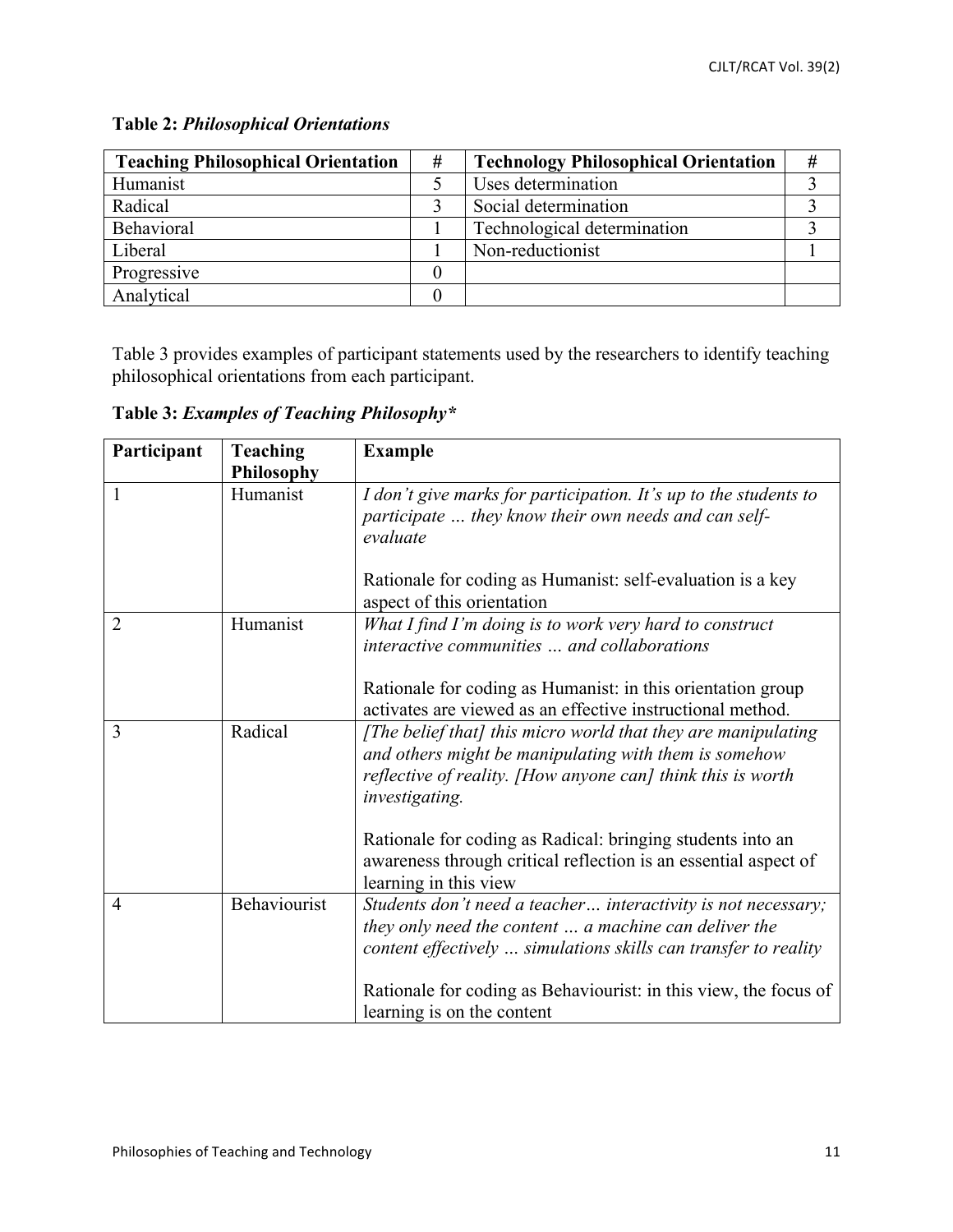| 5              | Humanist | There is a humanness between and among [students and                                                                         |
|----------------|----------|------------------------------------------------------------------------------------------------------------------------------|
|                |          | teachers]; a partnership                                                                                                     |
|                |          |                                                                                                                              |
|                |          | Rationale for coding as Humanist: this view sees the role of                                                                 |
|                |          | the instructor as a helper and partner in the learning process                                                               |
| 6              | Humanist | the content is secondary to the interaction                                                                                  |
|                |          | Rationale for coding as Humanist: in this view, interactive                                                                  |
|                |          | group activities facilitate personal growth with the content<br>being used to support this primary aim                       |
| $\overline{7}$ | Radical  | I want to go back to content because I think we need to be                                                                   |
|                |          | critical of assumptions about what, for instance, a good                                                                     |
|                |          | learning environment includes or what good pedagogy is                                                                       |
|                |          | an example of that is our love affair with collaboration                                                                     |
|                |          |                                                                                                                              |
|                |          | Rationale for coding as a Radical: questioning the basic                                                                     |
|                |          | values, structure and practices of society is a key focus of                                                                 |
| 8              | Liberal  | learning in this orientation<br>We should be careful not to abandon the whole idea of                                        |
|                |          | teachers leading classroom discussions or giving lectures or                                                                 |
|                |          | teaching people to learn that way                                                                                            |
|                |          |                                                                                                                              |
|                |          | Rationale for coding as Liberal: in this orientation, the teacher                                                            |
|                |          | is superior to the student, with lecturing being a preferred                                                                 |
|                |          | instructional method, followed by guided discussions                                                                         |
| 9              | Humanist | I would agree  you want to encourage reflection and some                                                                     |
|                |          | individuals will choose to work more instead of participant                                                                  |
|                |          | there has to be a facilitator to encourage                                                                                   |
|                |          |                                                                                                                              |
|                |          | Rationale for coding as Humanist: in this orientation the<br>instructor is viewed as a facilitator of the students' personal |
|                |          | growth                                                                                                                       |
| 10             | Radical  | It's a kind of fiction that the schools have somehow got us to                                                               |
|                |          | think there is a clear concept $\ldots$ [schools are] a terrible                                                             |
|                |          | institutions which has colonized or consciences in very                                                                      |
|                |          | dysfunctional ways                                                                                                           |
|                |          |                                                                                                                              |
|                |          | Rationale for coding as Radical: this orientation asserts that                                                               |
|                |          | instructors should raise the consciousness of contradictions in                                                              |
|                |          | the learners' environments                                                                                                   |

\* Transcripts have been edited for length and clarity

Table 4 provides examples of participant statements used by the researchers to identify technology philosophical orientations from each participant.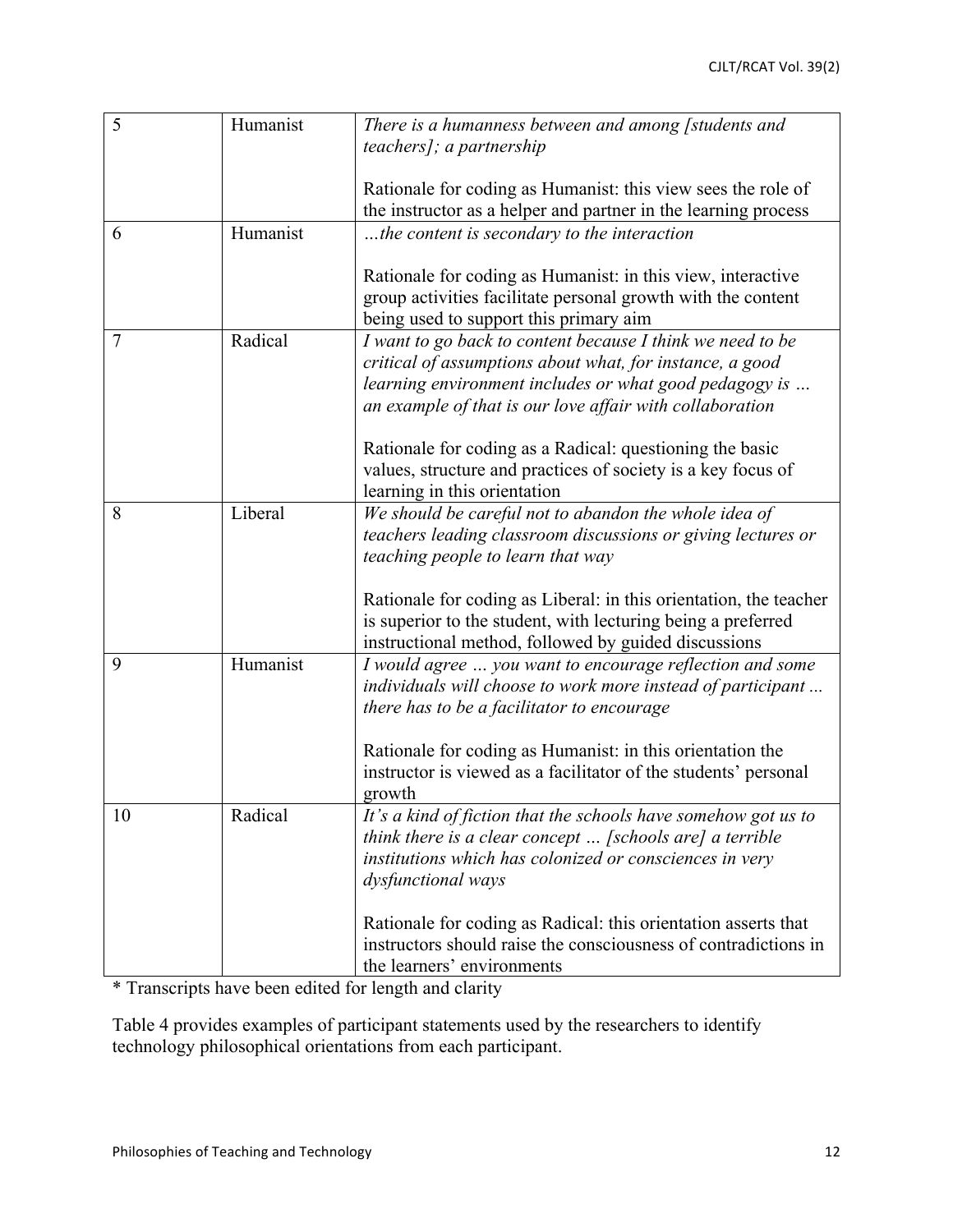| Participant    | <b>Technology</b> | <b>Example</b>                                                   |  |
|----------------|-------------------|------------------------------------------------------------------|--|
|                | <b>Philosophy</b> |                                                                  |  |
| 1              | Uses              | So much of [teaching with technology] depends on the kind of     |  |
|                | determination     | teaching approaches being used                                   |  |
|                |                   |                                                                  |  |
|                |                   | Rationale for coding as Uses Determination: this orientation     |  |
|                |                   | views the users as having control                                |  |
| $\overline{2}$ | Non-              | The course, the content, the students, the technology – when $I$ |  |
|                | Reductionist      | look at the components of what I'm doing when teaching I'm       |  |
|                |                   | not thinking specifics                                           |  |
|                |                   | Rationale for coding as Non-Reduction st: this orientation       |  |
|                |                   | holds that there is a mutual shaping between the context, the    |  |
|                |                   | technology and its users                                         |  |
| 3              | Technological     | talking about virtual classrooms and textual tools for our       |  |
|                | determination     | online discussions and what we are doing when we are using       |  |
|                |                   | these text-technology tools as a metaphor and how powerful       |  |
|                |                   | the [technologies] are to the sorts of things that we are        |  |
|                |                   | talking about                                                    |  |
|                |                   |                                                                  |  |
|                |                   | Rationale for coding as Technological Determination: this        |  |
|                |                   | orientation views technologies as shaping the learning process   |  |
| $\overline{4}$ | Social            | Our online student population is increasing; online library      |  |
|                | determination     | resources are being used ten times more by [student] demand      |  |
|                |                   | we are in a new world and we must adapt to it                    |  |
|                |                   | Rationale for coding as Social Determination: this orientation   |  |
|                |                   | views social demands as directing our uses                       |  |
| 5              | Uses              | There is this [irrational] fear that suddenly the role of the    |  |
|                | determination     | teacher is no longer going to exist; the computer will take      |  |
|                |                   | care of all the learning and teaching needs. Well I don't think  |  |
|                |                   | they know what teaching is because how can [a technology]        |  |
|                |                   | possibly do that?                                                |  |
|                |                   |                                                                  |  |
|                |                   | Rationale for coding as Uses Determination: this view asserts    |  |
|                |                   | that technologies are neutral artefacts, with only the capacity  |  |
|                |                   | to satisfy the needs of those using it                           |  |
| 6              | Uses              | The technology does not do anything; it's what we do with the    |  |
|                | determination     | tool and the context in which we use the tools                   |  |
|                |                   | Rationale for coding as Uses Determination: this orientation     |  |
|                |                   | views technologies as neutral tools that extend our capacities   |  |
|                |                   |                                                                  |  |

**Table 4:** *Examples of Technology Philosophy*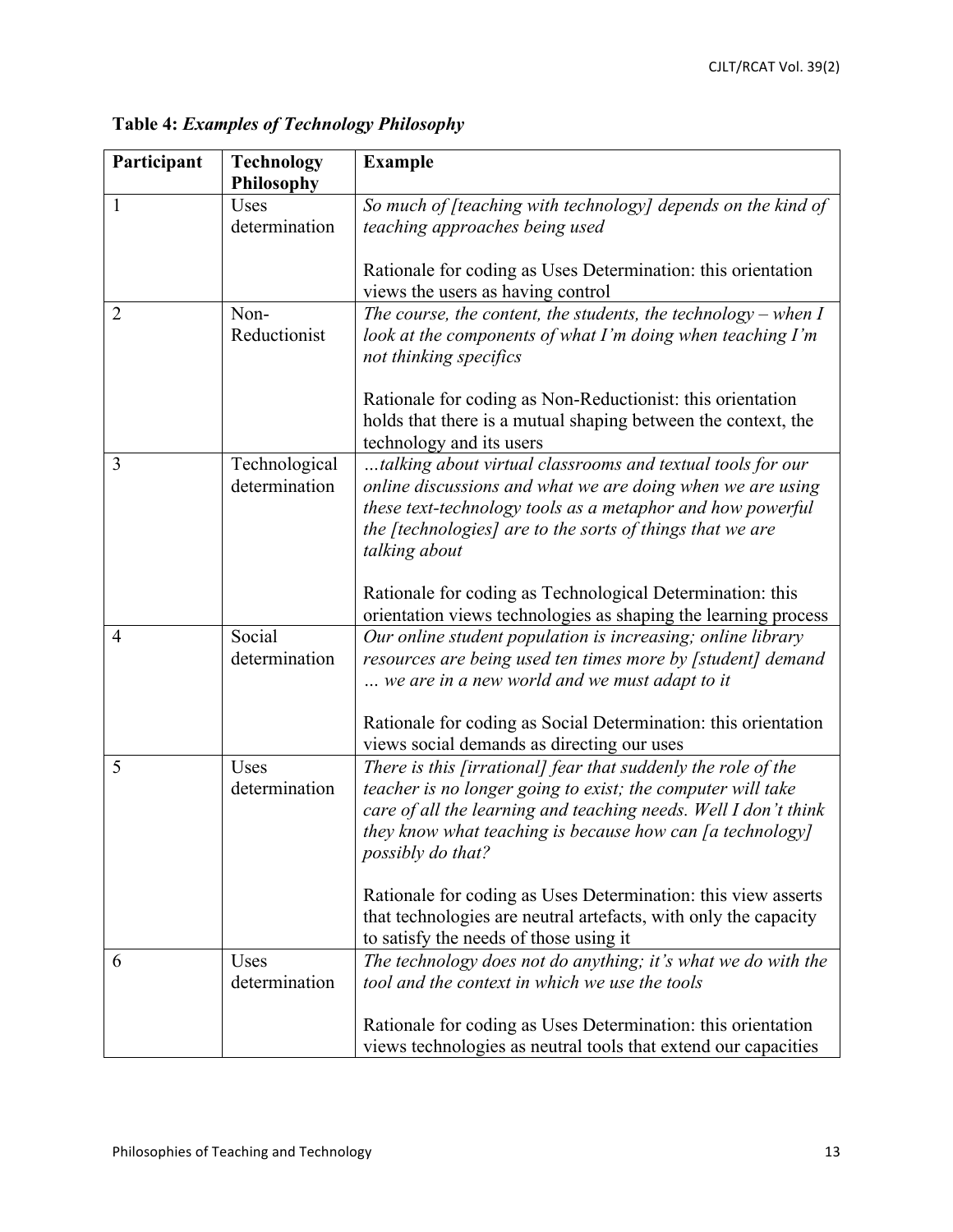| $\overline{7}$ | Social        | You know, all the work that I've done for the past seven years                                                       |
|----------------|---------------|----------------------------------------------------------------------------------------------------------------------|
|                | determination | with faculty and with undergraduate students, I don't see that                                                       |
|                |               | attitude necessarily changing for undergraduate students that                                                        |
|                |               | we're working with because they don't necessarily equate the                                                         |
|                |               | communities that they're involved in, in a learning experience                                                       |
|                |               | yet because they sort of have this particular structure in their                                                     |
|                |               | mind about what a learning experience is supposed to be, you                                                         |
|                |               | know, it's supposed to look like this, and they're being                                                             |
|                |               | cheated if it doesn't look like that  so the undergraduate                                                           |
|                |               | students direct how we continue to do things                                                                         |
|                |               | Rationale for coding as Social Determination: this orientation                                                       |
|                |               | asserts that social choices shape the form and uses of                                                               |
|                |               | technological artefacts                                                                                              |
| 8              | Technological | There is a basic fact about teaching with [communication]                                                            |
|                | determination | technology, which makes it easier for more people to                                                                 |
|                |               | participate, there is no turn taking. You can't monopolize the                                                       |
|                |               | floor or interrupt people with asynchronous communication                                                            |
|                |               | tools.                                                                                                               |
|                |               | Rationale for coding as Technological Determination:                                                                 |
|                |               | technologies in this orientation are viewed as causal agents                                                         |
|                |               | determining our uses and having a pivotal role in social                                                             |
|                |               | change                                                                                                               |
| 9              | Technological | [Online] discussions provide [students] with the ability to                                                          |
|                | determination | critically reflect  which is necessary for higher-ordered                                                            |
|                |               | learning                                                                                                             |
|                |               |                                                                                                                      |
|                |               | Rationale for coding as Technological Determination: this<br>orientation views technologies as having the ability to |
|                |               | determine the uses and the agents                                                                                    |
| 10             | Social        | Looking at the new intentional economies that are emerging                                                           |
|                | determination | in new educational and cultural environment and practices.                                                           |
|                |               | The most obvious example is generationally specific                                                                  |
|                |               | capabilities to multi-task while students are learning.                                                              |
|                |               |                                                                                                                      |
|                |               | Rationale for coding as Social Determination: this orientation                                                       |
|                |               | is concerned about the ways that social and technological uses                                                       |
|                |               | shape the form and content of the learning experiences                                                               |

# **Consistency of Philosophical Orientations**

As part of our research design, we asked these questions: Can educational technologists accurately identify philosophical orientations in teaching and technology that are in keeping with their beliefs? Specifically, is there consistency between what they say in discussions and how they self-identify their dominant orientations? According to our analysis, the answer to this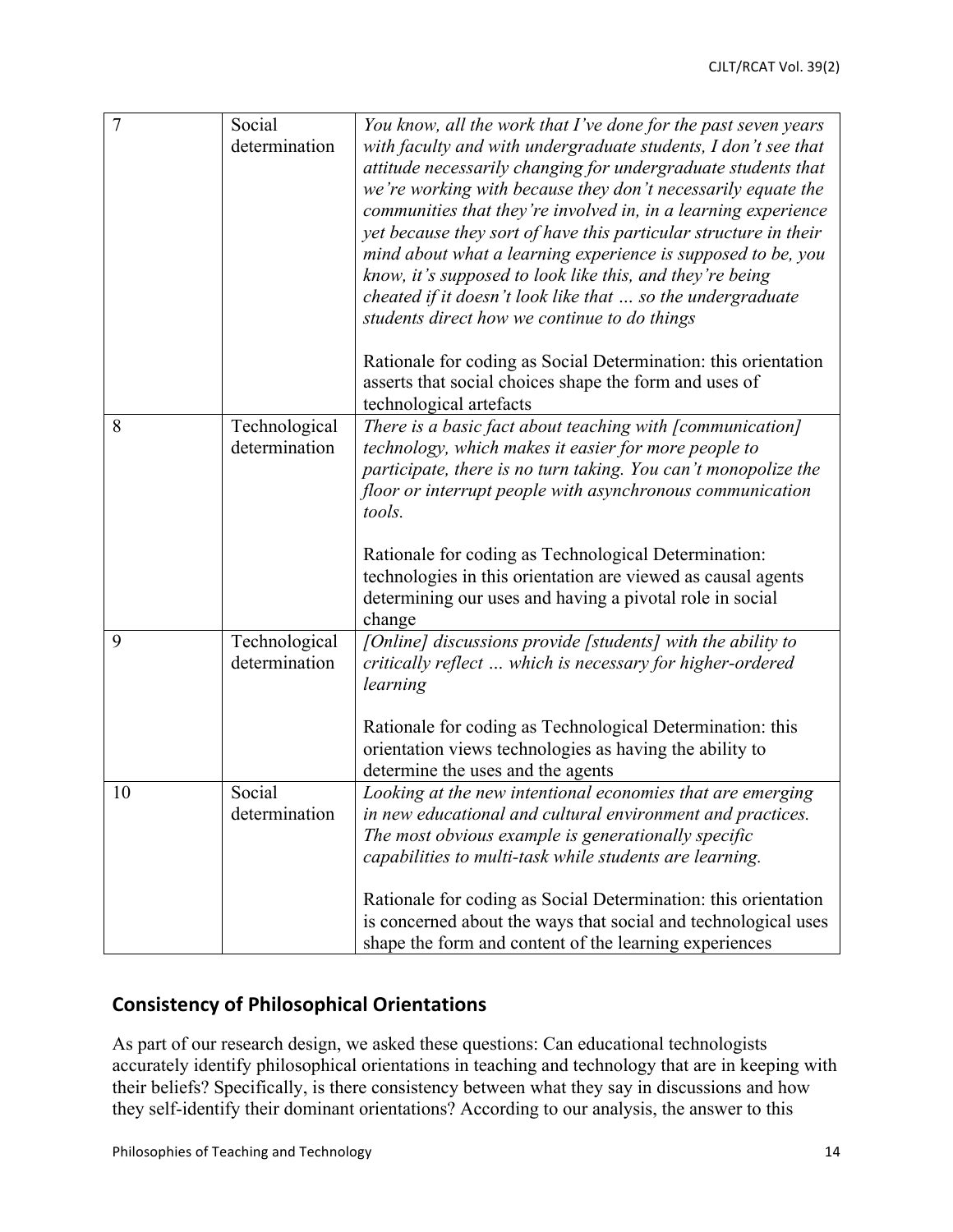question is "yes": most educational technologists who participated in this study can identify their philosophical orientations, and demonstrate consistency with what they say.

As Table 1 shows, nine out of ten participants identified their technological philosophical orientation in alignment with the researchers' coding; seven out of ten participants identified their teaching philosophical orientation in alignment with the researchers' coding. Table 5 illustrates the four examples of inconsistencies identified in the analysis.

| Participant                    | Researcher            | <b>Example</b>                                                                                                                                                                                                                                                                   |
|--------------------------------|-----------------------|----------------------------------------------------------------------------------------------------------------------------------------------------------------------------------------------------------------------------------------------------------------------------------|
| identification                 | coding                |                                                                                                                                                                                                                                                                                  |
| Behaviourist                   | Humanistic            | I don't give marks for participation. It's up to the students to<br>participate  they know their own needs and can self-<br>evaluate<br>Rationale for coding as Humanist: this philosophical                                                                                     |
|                                |                       | orientation aims support individual growth. Self-evaluation is<br>a key construct, emphasizing that students have the freedom<br>and autonomy to self-direct learning their own learning.                                                                                        |
| Behaviourist                   | Humanist              | What I find I'm doing is to work very hard to construct<br>interactive communities  and collaborations                                                                                                                                                                           |
|                                |                       | Rationale for coding as Humanist: group activity is the<br>preferred instructional method for this philosophical<br>orientation                                                                                                                                                  |
| Technological<br>Determination | Uses<br>determination | There is this [illogical] fear that suddenly the role of the<br>teacher is no longer going to exist; the computer will take<br>care of all the learning and teaching needs. Well I don't think<br>they know what teaching is because how can [a technology]<br>possibly do that? |
|                                |                       | Rationale for coding as Uses determination: this philosophical<br>orientation asserts that as instructors, we determine the effects<br>of technological artifacts on the learning process                                                                                        |
| Progressive                    | Radical               | It's a kind of fiction that the schools have somehow got us to<br>think there is a clear concept $\ldots$ [schools are] a terrible<br>institutions which has colonized or consciences in very<br>dysfunctional ways                                                              |
|                                |                       | Rationale for coding as Radical: This philosophical<br>orientation asserts we need to question the basic values,<br>structure and/or practices of society                                                                                                                        |

**Table 5:** *Philosophical identification inconsistencies*

A key finding of the study is that there exists evidence to support the notion that many of the participants can accurately articulate and self-identify their philosophical orientation regarding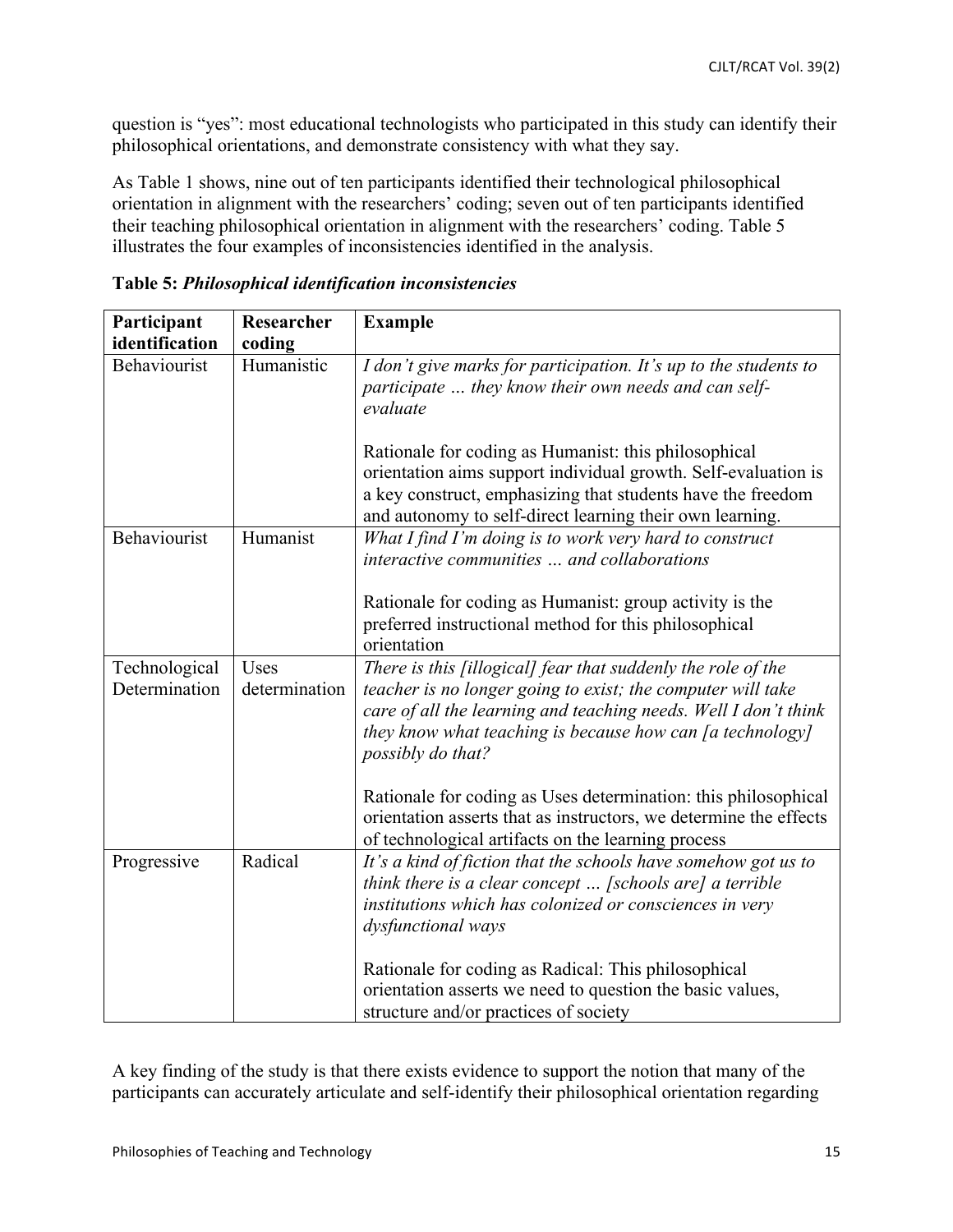technology (9/10; 90%). Linked to this finding is that when participants are provided with a working framework to identify their philosophical orientations (e.g., see Appendix A), they can explicitly articulate their tacitly held beliefs.

# **Patterns between Teaching and Technology**

The last objective of this study was to search for evidence of patterns between teaching and technology orientations and philosophical orientations. Table 6 reveals that no clear patterns are evident between teaching philosophical orientations and technology philosophical orientations, with a possible exception being the Humanistic orientation and Uses determination.

| Participant    | <b>Philosophy of Teaching</b> | <b>Philosophy of Technology</b> |
|----------------|-------------------------------|---------------------------------|
| $\mathbf{1}$   | Humanist                      | Uses determination              |
| $\overline{2}$ | Humanist                      | Non-reductionist                |
| 3              | Radical                       | Technological determination     |
| $\overline{4}$ | Behaviourist                  | Social determination            |
| 5              | Humanist                      | Uses determination              |
| 6              | Humanist                      | Uses determination              |
| $\overline{7}$ | Radical                       | Social determination            |
| 8              | Liberal                       | Technological determination     |
| 9              | Humanist                      | Technological determination     |
| 10             | Radical                       | Social determination            |

**Table 6:** *Patterns between philosophical orientations*

# **Discussion**

The purpose of this study was to explore educational technologists' philosophical orientations. The results provide us with insights on how educational technologists construe their philosophical orientations toward teaching with technology. The results indicate that the participants in this study have diverse teaching orientations, but at the same time can be seen to conform, largely, to Elias and Merriam's (1980; 1995) framework. Notably, two teaching philosophies in Elias and Merriam's framework were not represented in the patterns within the data for philosophies of teaching and technology (the Analytical and the Progressive perspectives). As the Analytical orientation is a teaching centred orientation and given most educational technology-related literature (at present) advocates a learning centred approach, it seems reasonable to conclude that few, if any, participants would identify themselves with this orientation. However, it is unclear why none of the participants fell within the Progressive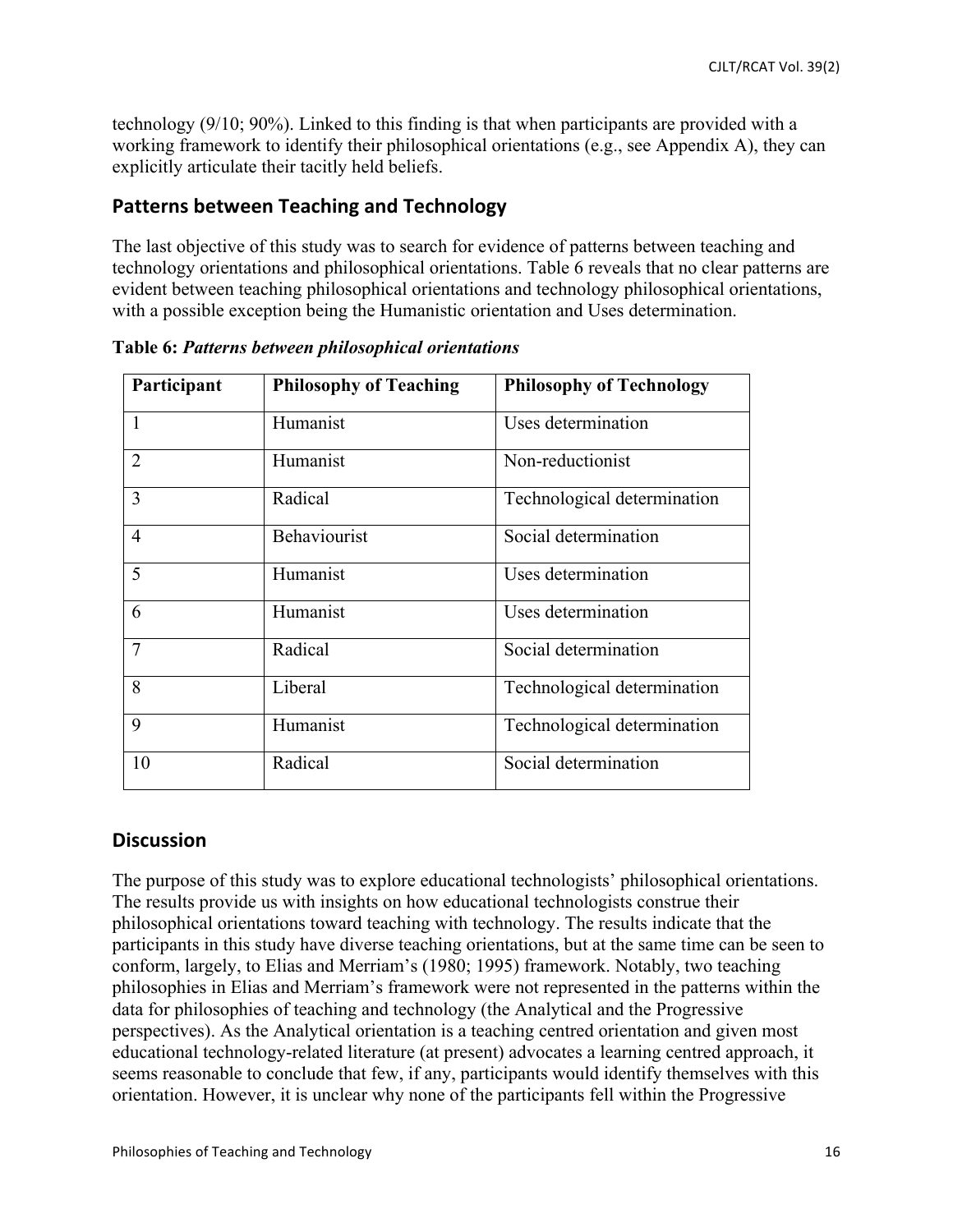orientation, as inquiry and discovery-based learning is often associated with contemporary educational technological issues. Further exploration would be required to provide an explanation for this finding.

The results also indicate that the participants hold diverse philosophical orientations related to technology, with all of Dahlberg's (2004) categories being represented. These outcomes provide additional confirmation on our prior research (Kelland & Kanuka, 2008; Kanuka & Kelland, 2008) that educational technologists are unlikely to agree on "best" practices for teaching with technology – or even on "what works" based on the research. The outcomes of this study clearly indicate that we have divergent beliefs about the means and ends of education. Even in this study, with a small group of ten experts knowledgeable of research in educational technology and who are also experts specifically in the area of educational technology, consensus could not be reached on the means and ends of teaching with technology.

The second objective of this study was to search for patterns between philosophical orientations related to teaching, and those relevant to technology. While no distinct patterns emerged in the analysis (see Table 6), there was some indication that there *may* be consistency between the Humanist orientation and Uses determinacy. While a larger sample is needed to make substantive conclusions, it would seem reasonable that these two orientations are compatible. In particular, the humanist traditions focus on the individual – with fostering of individual growth and self-actualization as a priority. Likewise, uses determinacy also focus on the individual's use of technological tools whereby, for example, the individual designing the instruction will determine the use of the tool.

The third objective of this study was to explore the consistency of educational technologists' collegial interactions with the orientations they personally identify. One explanation for the consistent findings might be related to the instrument developed for this study (see Appendix A). Specifically, based on the data it seems possible that the instrument is able to, with a good degree of accuracy, (1) identify educational technologists' philosophical orientations toward teaching and technology (at least as far as their other articulations indicate), and (2) for researchers to determine the consistency between pedagogical beliefs and collegial deliberations. As importantly, the instrument proved effective in making tacitly held pedagogical beliefs about teaching and technology explicit. This finding provides initial confirmation of the functionality of the instrument that was developed for this study. We consider this an important outcome of this study.

## Limitations of the study and further research

Perhaps the most obvious and significant limitation of this study is the small sample size. As with most qualitative research, the aim was not one of generalization; rather, the aim was to gain insights. In regard to further research, it would be useful to know if this sample is representative of the wider educational technologists' community. Given the importance of understanding philosophical orientations about teaching and technology, development of a theoretical framework on philosophies of educational technology that can be generalized would be a significant contribution to the field. Such a framework would require a significantly larger sample size.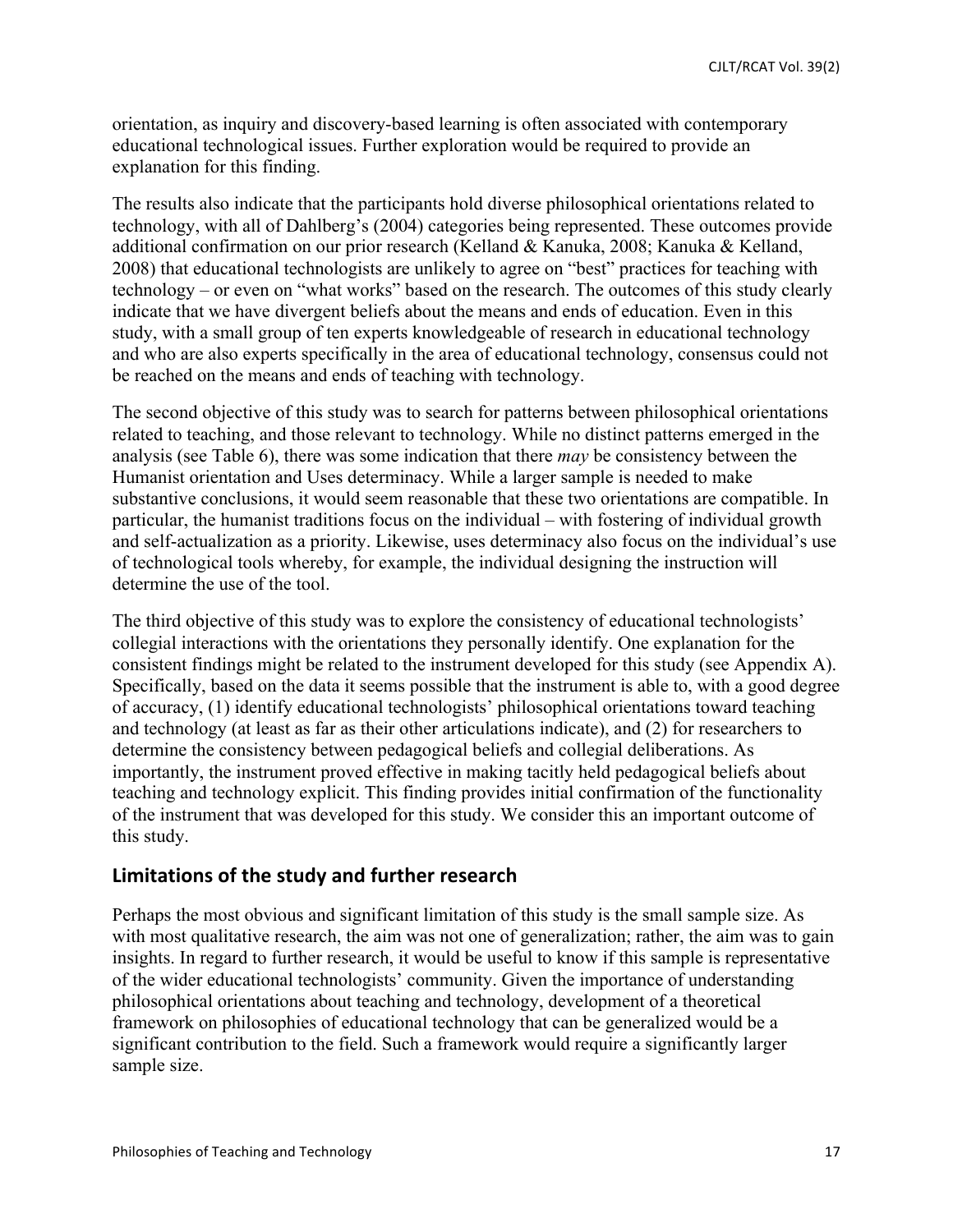CJLT/RCAT Vol. 39(2)

# **Conclusion**

We have argued elsewhere (Kelland & Kanuka, 2008; Kanuka & Kelland, 2008) that knowing our philosophical orientations on teaching and technology is important. Elias and Merriam (1980) have argued further that, as importantly, decisions that education practitioners make about teaching could be conducted more effectively if basic philosophical differences were understood. This study indicates that differences between the benefits and limitations of teaching with technology are also linked to philosophical differences over the means and ends of the educational and technological purposes that we wish to achieve. The outcomes of this study provide evidence of the differences between the aims and goals between and among educational technologists and the diverse views on the effects of technology within the educational context.

When considering the interrelationship of philosophy and the choices we make about using technologies, it is important to be aware that philosophy can inspire our activities and also give direction to our everyday practices. The value of this study is that the outcomes reveal that many educational technologists are able to accurately identify their philosophical orientations toward teaching and technology when judged against their interactions in collegial deliberations. The outcomes of this study also reveal that in order to have productive discussions about policy and practices, it is important to be explicit in communicating our philosophical orientations on teaching *and* technology.

# **References**

- Albion, P. R. (1999). Self-efficacy beliefs as an indicator of teachers' preparedness for teaching with technology. In J. D. Price, J. Willis, D. A. Willis, M. Jost, & S. Boger-Mehall (Eds.), *Technology and teacher education annual 1999* (pp. 1602-1608). Charlottesville, VA: Association for the Advancement of Computing in Education.
- Albion, P. R., & Ertmer, P. A. (2002). Beyond foundations: The role of vision ad belief in teachers' preparation for integration of technology. *Tech Trends, 46*(5), 34-38.
- Argyris, C. & Schön, D. (1974). *Theory in practice: Increasing professional effectiveness.* San Francisco, CA: Jossey-Bass.
- Ertmer, P. A., Gopalakrishnan, S., & Ross, E. M. (2001). Technology-using teachers: Comparing perceptions of exemplary technology use to best practice. *Journal of Research on Technology in Education, 33*. Retrieved from, http://www.iste.org/jrte/33/5/ertmer.html.
- Adler, M. (1937). *The revolution to education.* Chicago: University of Chicago Press.
- Apps, J. W. (1973). *Toward a working philosophy of adult education.* Syracuse, NY: Syracuse University Publications in Continuing Education.
- Argyle, K. (1996). Life after death. In R. Sheilds (Ed.), *Cultures of Internet: Virtual spaces, real histories, living bodies* (pp. 58–69). London: Sage.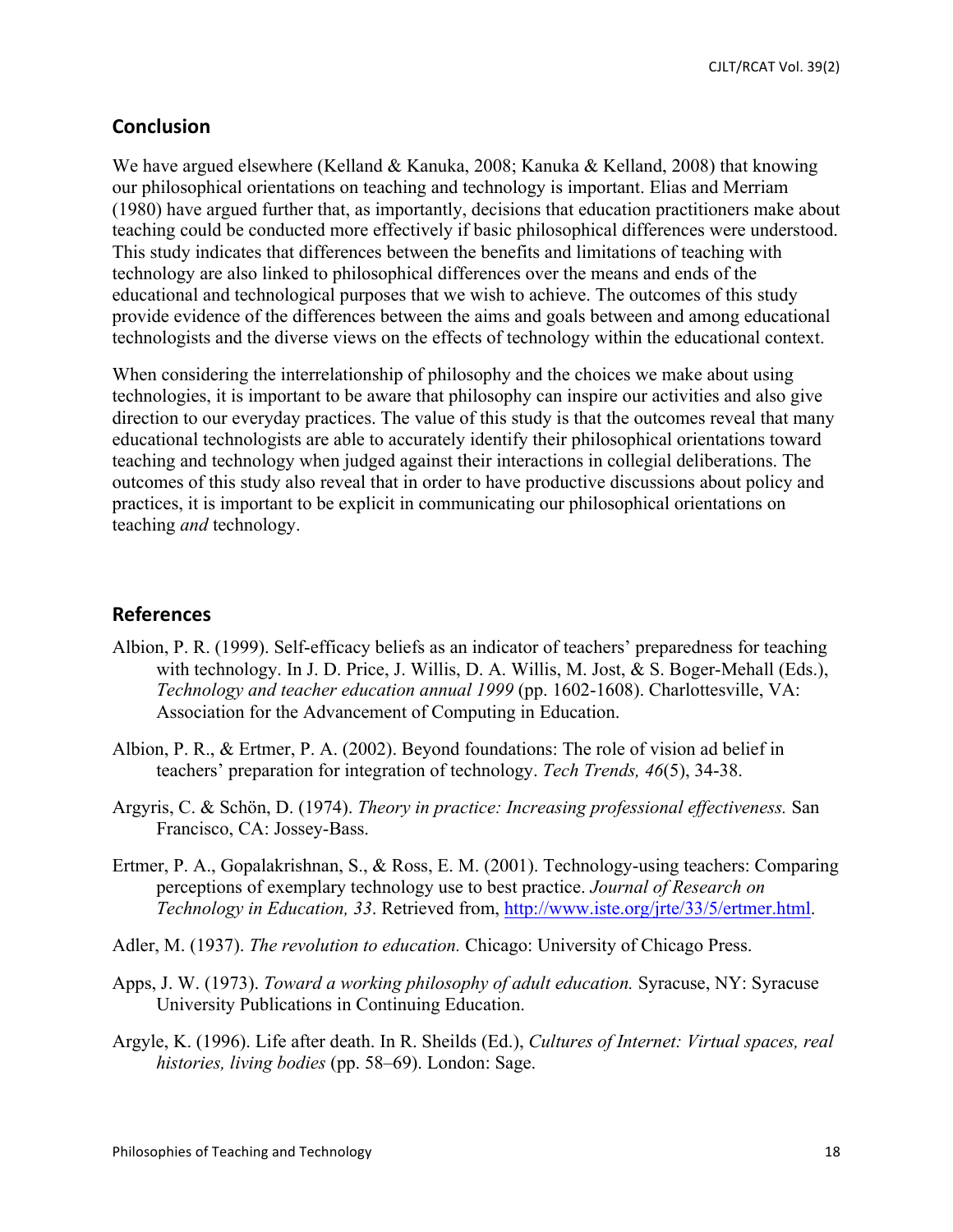- Bannister, D. (1960). Conceptual structure in thought-disordered schizophrenics. *Journal of Mental Science, 106*, 1230-49
- Baudrillard, J. (1983). *In the shadow of the silent majorities*. New York: Semiotext(e), Inc.
- Beder, H. (1989). Purposes and philosophies of adult education. In S. B. Merriam & P. M. Cunningham (Eds.), *Handbook of adult and continuing education* (pp. 37-50). San Francisco: Jossey-Bass.
- Bell, D. (1973). *The coming of post-industrial society: A venture in social forecasting*. New York: Basic Books.
- Bergevin, P. (1967). *A philosophy of adult education.* New York: Seabury
- Brameld, T. (1969). *Ends and means in education.* Westport, CT: Greenwood.
- Bijker, W. E., Hughes, T. P., & Pinch, T. J. (Eds.). 1987. *The social construction of technological systems: New directions in the sociology and history of technology*. Cambridge: MIT Press.
- Camus, A (1940). *The myth of Sisyphus*. Harmondsworth: Penguin.
- Camus, A. (1942). *The stranger*. London: Vintage Books.
- Camus, A. (1951). *The rebel*. Harmondsworth: Penguin.
- Castells, M. (1999). *The information age: Economy, society and culture* (Vol. I, II and III). Cambridge, MA: Blackwell.
- Chen, C. H. (2008). Why do teachers not practice what they believe regarding technology integration? *The Journal of Educational Research, 102*(1), 65-75.
- Clark, R. E. (1983). Reconsidering research on learning from media. *Review of Educational Research, 53*(4), 445–459.
- Clark, R. E. (1985). Confounding in educational computing research. *Journal of Educational Computing Research, 1*(2), 445–460.
- Clark, R. E. (1994). Media will never influence learning. *Educational Technology Research and Development, 42*(2), 21–30.
- Counts, G. (1932). *Dare the school build a new social order.* New York: John Day.
- Dahlberg, L. (2004). Internet research tracings: Towards non-reductionist methodology. *Journal of Computer Mediated Communication, 9*(3). Retrieved from http://jcmc.indiana.edu/vol9/issue3/dahlberg.html
- Darkenwald, G., & Merriam, S. (1982). *Adult education: Foundations of practice.* Cambridge: Harper & Row.
- Dewey, J. (1910). *How we think*. Chicago: University of Chicago.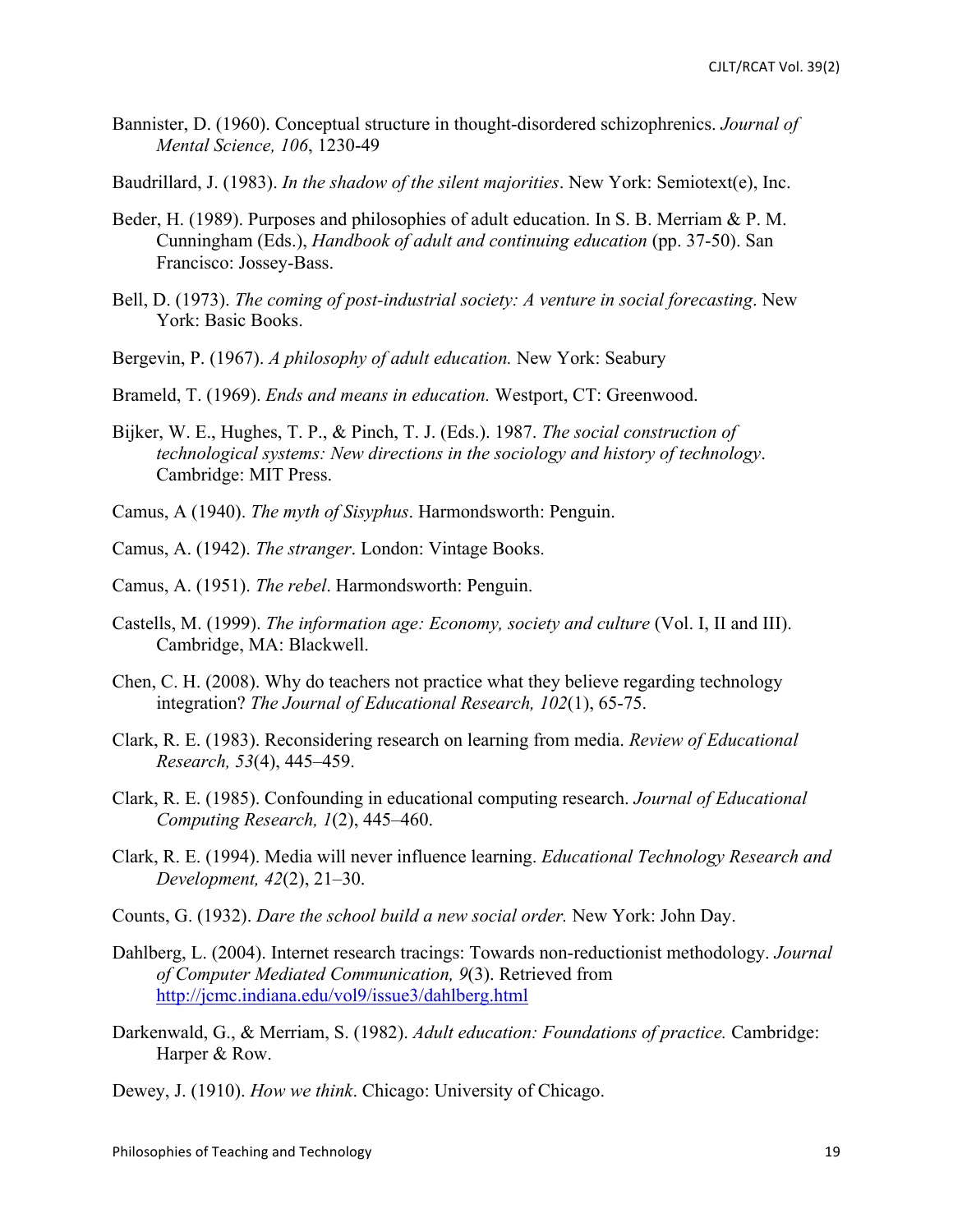Dewey, J. (1916). *Democracy and education.* New York: Macmillan.

- Dewey, J. (1938). *Experience and education.* New York: Macmillan.
- Draper, J. A. (1993). Valuing what we do as practitioners. In T. Barer-Stein and J. A. Draper (Eds.), *The craft of teaching adults* (pp. 55–67). Toronto, Ontario: Culture Concepts.
- Dryfus, H. (2001). *On the Internet*. New York: Routledge.
- Dubrovsky, V., Kiesler, S., & Sethna, B. (1991). The equalization phenomena: Status effects in computer-mediated and face-to-face decision-making groups. *Human-Computer Interaction, 6*(2), 119–146.
- Dusek, V. (2006). *Philosophy of technology. An introduction.* Oxford: Blackwell.
- Dusek, V. (2009). Introduction: Philosophy and Technology. In J. K. B. Olsen, S. A. Pedersen, & V. F. Hendricks (Eds.), *A Companion to the Philosophy of Technology*. Blackwell Reference Online. Retrieved from http://www.blackwellreference.com.login.ezproxy.library.ualberta.ca/subscriber/tocnode.ht ml?id=g9781405146012 chunk g978140514601224
- Ebersole, S. (2000). Uses and gratifications of the web among students. *Journal of Computer-Mediated Communication, 6*(1). Retrieved from http://www.ascusc.org/jcmc/vol6/issue1/ebersole.html
- Ebert-May, D., Derting, T. L., Hodder, J., Momsen, J. L., Long, T. M. & Jardeleza, S. E. (2011). What we say is not what we do: Effective evaluation of faculty professional development programs. *BioScience, 61*(7), 550-558.
- Elias, J. L., & Merriam, S. (1980). *Philosophical foundations of adult education.* Malabar, FL: Robert E. Krieger.
- Elias, J. L., & Merriam, S. (1995). *Philosophical foundations of adult education* (2<sup>nd</sup> ed.). Malabar, FL: Robert E. Krieger.
- Elias, J. L., & Merriam, S. B. (2005). *Philosophical foundations of adult education* (3rd ed.). Malabar, FL: Krieger Publishing.
- Feenberg, A. (2001). *Questioning technology.* London: Routledge.
- Feenberg, A. (2002). *Transforming technology*. Oxford: Oxford Press.
- Ferre, F. (1995). *Philosophy of technology.* London: The University of Georgia Press.
- Fiske, J. (1987). *Television culture*. London: Routledge.
- Freire, P. (1973). *Education for critical consciousness.* New York: Seabury
- Fromm, E. (1968). *The revolution of hope, toward a humanized technology*. New York: Harper & Row.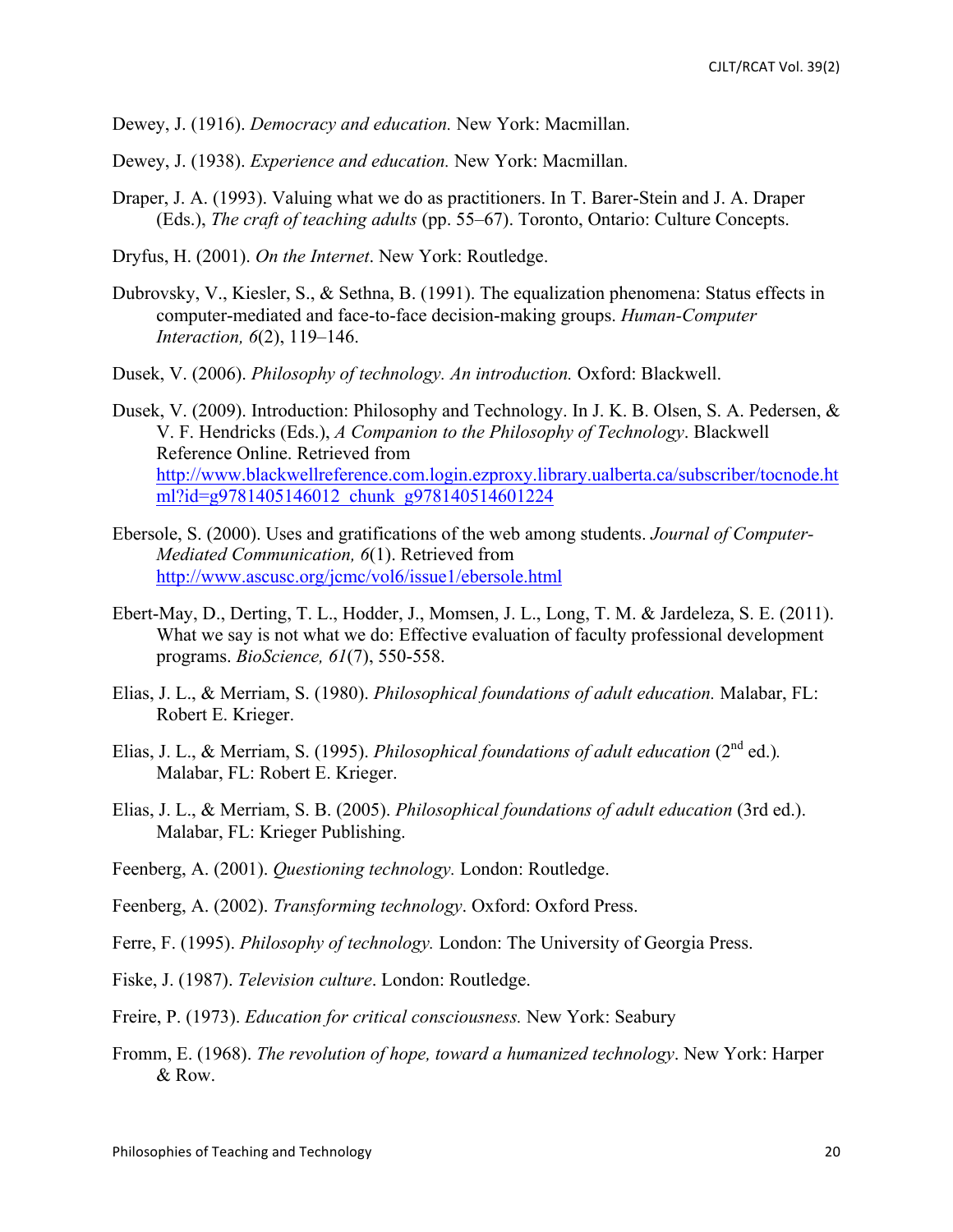- Garnham, N. (1990). *Capitalism and communication: Global culture and the economics of information*. London: Sage.
- Garrison, D. R., & Anderson, T. (2003). *E-learning in the 21st Century: A framework for research and practice.* London: Routledge Falmer.
- Garramone, G. M., Harris, A. C., & Anderson, R. (1986). Uses of political computer bulletin boards. *Journal of Broadcasting & Electronic Media, 30*(3), 325–339.
- Gates, B. (1995). *The road ahead*. New York: Viking.
- Glaser, B. G. (1978). *Theoretical sensitivity*. Mill Valley, CA: Sociology Press.
- Golding, P., & Murdock, G. (2000). Culture, communication, and political economy. In J. Curran & M. Gurevitch (Eds.), *Mass media and society* (3rd ed.) (pp. 71–92). London: Edward Arnold.
- Golding, P. & Murdock, G. (Eds.) (1997). *The political economy of the media* (Vol. I and II). Cheltenham, Glos: Edward Elger.
- Goodman, P. (1994). *Crazy hope and finite experience: Final essays of Paul Goodman* (T. Stoehr, Ed.). San Francisco: Jossey-Bass.
- Green, T. F. (1971). The activities of teaching. New York: McGraw-Hill.
- Habermas, J. (1970). *Toward a rational society: Student protest, science, and politics*. Boston: Beacon Press.
- Harris, J. & Davidson, C. 1994. The cybernetic revolution and the crisis of capitalism. *P-News*  July. Retrieved from www.net4dem.org/cyrev/.../Cyber%20Revolution/cyberRev.PDF
- Harrison, T. M., & Stephen, T. (1999). Researching and creating community networks. In S. Jones (Ed.), *Doing Internet research: Critical issues and methods for examining the Net* (pp. 221–241). Thousand Oaks, CA: Sage.
- Heidegger, M. (1977). *The question concerning technology and other essays* (D. Krell, Trans.). New York: Harper & Row.
- Holt, J. (1967). *How children learn.* New York: Pitman.
- Houle, C. (1972). *The design of education*. San Francisco: Jossey-Bass.
- Husserl, E. (1970). *The crisis of European sciences and transcendental phenomenology: An introduction to phenomenological philosophy.* Evanston, IL: Northwestern University Press.
- Hutchins, R. (1953). *The conflict in education in a democratic society.* New York: Harper & Row.
- Hutchins, R. (1968). *The higher learning in America.* New Haven: Yale University Press.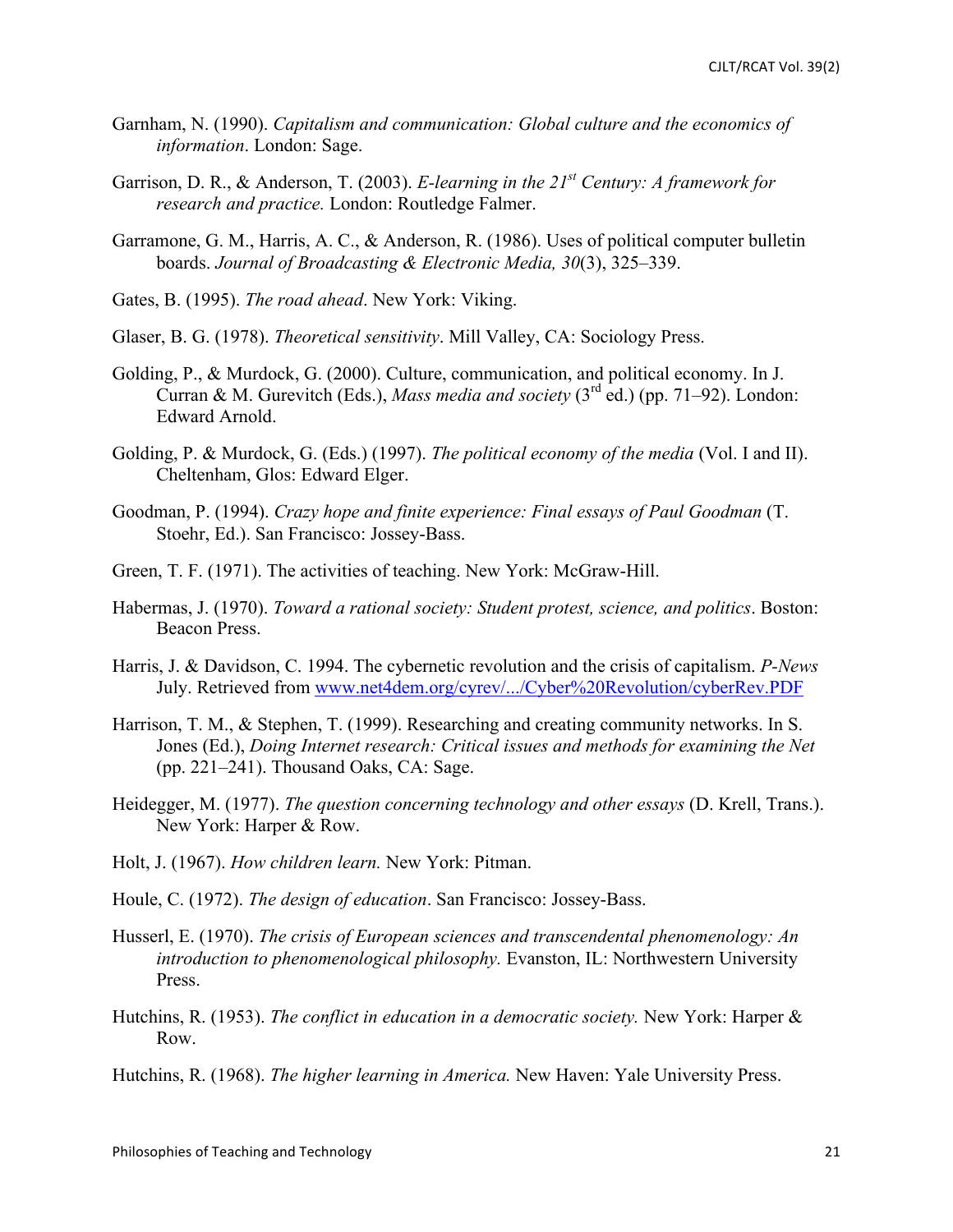Ihde, D. (1979). *Technics and praxis.* London: D. Reil.

Illich, I. (1979). *Deschooling society*. New York: Harper & Row.

James, W. (1909). *The meaning of truth: A sequel to Pragmatism.* New York: Appleton.

- Jankowicz, D. (2001). A social constructionist account of police culture and its influence on the representation and progression of female officers: A repertory grid analysis in a UK police force. *Policing: An International Journal of Police Strategies & Management, 24*(2), 181- 199.
- Jonassen, D. H. (1996). *Computers in the classroom: Mindtools for critical thinking.* Englewood Cliffs, NJ: Prentice Hall.
- Kane, R., Sandretto, S., & Heath, C. (2002). Telling half the story: A critical review of research on the teaching beliefs and practices of university academics. *Review of Educational Research, 72*(2)*,* 177-228.
- Kanuka, H. (2008). Understanding e-Learning Technologies-in-Practice through Philosophies-in-Practice. In T. Anderson & F. Elloumi (Eds*.), Theory and Practice of Online Learning*, (pp. 91-118). Edmonton, AB: Athabasca University Press.
- Kanuka, H., & Kelland, J. (2008). A Deliberative Inquiry with Experts in e-Learning Technology: Contentions in Need of Further Research. *Canadian Journal of Higher Education, 38*(1), 2-21*.*
- Kelland, J., & Kanuka, H. (2008). Using deliberative inquiry to seek consensus about impact of Internet communication technology on higher education. *Canadian Journal of Learning and Technology, 33*(3), 31-48.
- Katz, J. E., & Rice, R. E. (2002). *Social consequences of Internet use: Access, involvement, and interaction*. Cambridge, MA: MIT Press.
- Knowles, M. (1970). *The modern practice of adult education.* New York: Association Press.
- Kozma, R. B. (1994). Will media influence learning? Reframing the debate. *Educational Technology Research and Development, 42*(2), 7-19.
- Kozol, J. (1972). *Free schools.* Boston: Houghton Mifflin.
- Kuhn, T. S. (1996). *The structure of scientific revolutions* (3<sup>rd</sup> ed.). Chicago: University of Chicago Press.
- Levin, T., & Wadmany, R. (2006). Teacher's beliefs and practices in technology-based classrooms: A developmental view*. Journal of Research on Technology in Education*, *39*(2), 157-181.
- Lindeman, E. (1956). *The democratic man: Selected writings of Eduard Lindeman*. Boston: Beacon.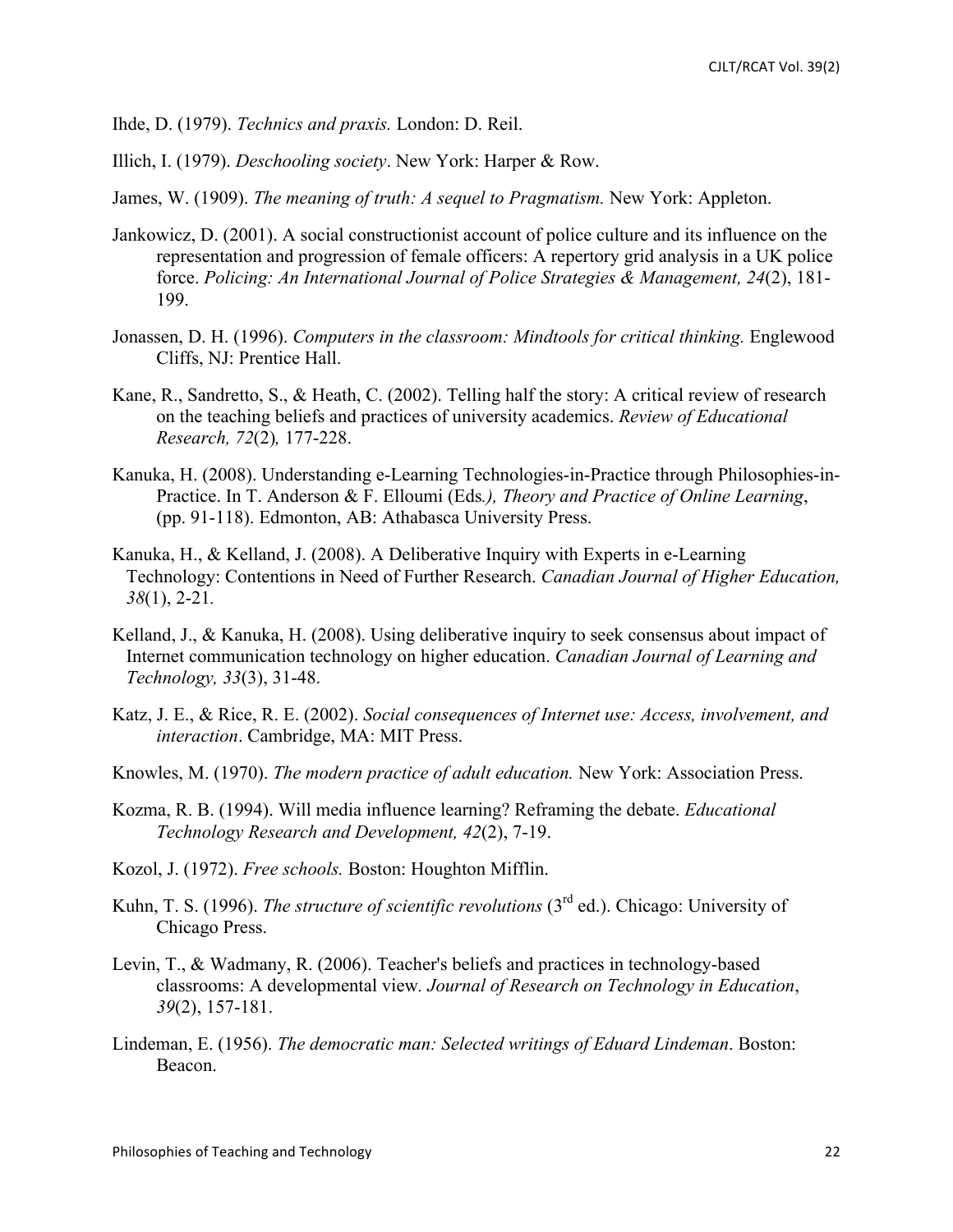- Lyotard, J.-F. (1984). *The postmodern condition: A report on knowledge*. Manchester: Manchester University Press.
- Marcuse, H. (1941). Some implications of modern technology. *Studies in Philosophy and Social Science, 9*, 414–39.
- Maritain, J. (1943). *Education at the crossroads.* New Haven: Yale University Press.
- Marx, L. (1997). Technology: The emergence of a hazardous concept. *Social Research, 64*(3), 965–988.
- Maslow, A. (1976). Education and peak experience*.* In C. D. Schlosser (Ed.), *The person in education: A humanistic approach.* New York: Macmillan.
- Mead, G. H. (1938). *The philosophy of the act* (C. W. Morris with J. M. Brewster, A. M. Dunham & D. Miller, Eds.). Chicago: University of Chicago Press.
- Merriam, S. B. (2001). *Qualitative research and case study applications in education* (Rev. ed.). San Francisco: Jossey-Bass.
- Merriam, S. B., & Brockett, R. G. (1997). *The profession and practice of adult education. An introduction.* San Francisco: Jossey-Bass.
- Mezirow, J. (1991). *Transformative dimensions of adult learning.* San Francisco: Jossey-Bass.
- Morley, D. (1989). Changing paradigms in audience studies. In E. Seiter, H. Borchers, G. Kreutzner & E. M. Warth (Eds.), *Remote control: Television, audiences, and cultural power* (pp. 16–43). New York: Routledge.
- Mosco, V. (1996). The political economy of communication. London: Sage.
- Neimeyer, R. A., & Neimeyer, G. J. (2003). *Advances in personal construct psychology,* New York: Praeger.
- Noble, D. (1991). *The classroom arsenal: Military research, information technology and public education*. New York: Falmer Press.
- Noble, D. (1998). Digital diploma mills: The automation of higher education. *First Monday, 3*(1). Retrieved from http://www.firstmonday.org/issues/issue3\_1/noble
- Noble, D., Sheiderman, B., Herman, R., Agre, P., & Denning, P. J. (1998). Technology in education: The fight for the future. *Educom Review, 33*(3). Retrieved from http://www.educause.edu/pub/er/review/reviewArticles/33322.html.
- Pajares, M. (1992). Teacher's beliefs and educational research: Cleaning up a messy construct. *Review of Educational Research, 62*(3), 307-332.
- Peters, R. S. (1967). What is an educational process? In R. S. Peters (Ed.), *The concept of education*. Boston: Routledge & Kegan Paul.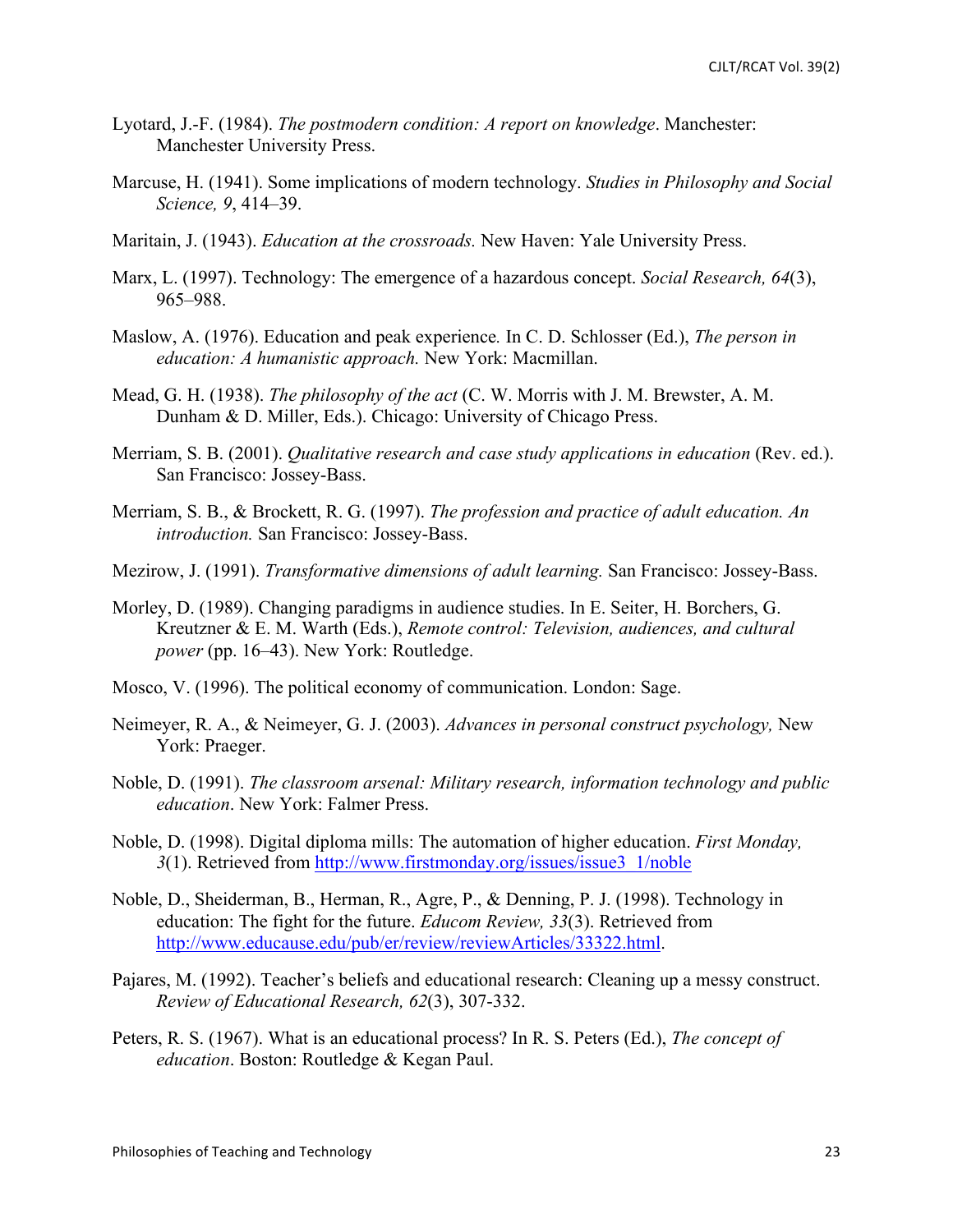- Postman, N. (1993). *Technopoly: The surrender of culture to technology*. New York: Vintage Books.
- Prawat, R. S. (1992). Teacher's beliefs about teaching and learning: A constructivist perspective. *American Journal of Education, 100*(3), 354-394.
- Rogers, C. R. (1967). The process of the basic encounter group. In J. F. T. Bugental (Ed.), *Challenges of humanistic psychology.* New York: McGraw-Hill.
- Rourke, L., Anderson, T., Garrison, D. R., & Archer, W. (2001). Methodological issues in the content analysis of computer conference transcripts. *International Journal of Artificial Intelligence in Education, 12*(1), 8-22.
- Sartre, J. P. (1949). *Nausea* (L. Alexander, Trans.). London: Purnell & Sons.
- Scheffler, I. (1960). *The language of education.* Springfield, IL: Charles Thomas.
- Schiller, D. (1999). *Digital capitalism: Networking the global market system*. Cambridge, MA: MIT Press.
- Scrimshaw, P. (2004). Enabling teachers to make successful use of ICT. Retrieved from http://www.becta.org.uk.
- Skinner, B. F. (1938). *The behaviour of organisms.* Cambridge, MA: B. F. Skinner Foundation.
- Spears, R., & Lea, M. (1994). Panacea or panopticon? The hidden power in computer-mediated communication. *Communication Research, 21*(4), 160–176.
- Sproull, L., & Kiesler, S. (1986). Reducing social context cues: Electronic mail in organizational communications. *Management Science, 32*, 1492–1512.
- Stemler, S. E. (2004). A comparison of consensus, consistency, and measurement approaches to estimating interrater reliability. *Practical Assessment, Research & Evaluation, 9*(4). Retrieved from http://PAREonline.net/getvn.asp?v=9&n=4
- Strauss, A. & Corbin, J. (1990). *Basics of qualitative research: Grounded theory procedures and techniques.* Newbury Park, CA: Sage Publications.
- Strauss, A., & Corbin, J. (1998). *Basics of qualitative research: techniques and procedures for developing grounded theory* (2<sup>nd</sup> ed.). Thousand Oaks, CA: Sage Publications.
- Sudweeks, F., McLaughlin, M., & Rafaeli, S. (Eds.) (1998). *Network and netplay: Virtual groups in the Internet*. Cambridge, MA: MIT.
- Tabachnick, B. R., & Zeichner, K. M. (2003). Teachers' beliefs and classroom behaviours: Some teacher responses to inconsistency. In M. Kompf & P. M. Denicolo (Eds.), *Teacher thinking twenty years on: Revisiting persisting problems and advances in education* (pp. 165-175). Lisse, Netherlands: Swets & Zeitlinger.
- Thorndike, E. (1932). *The fundamentals of learning.* New York: Teachers College, Columbia University.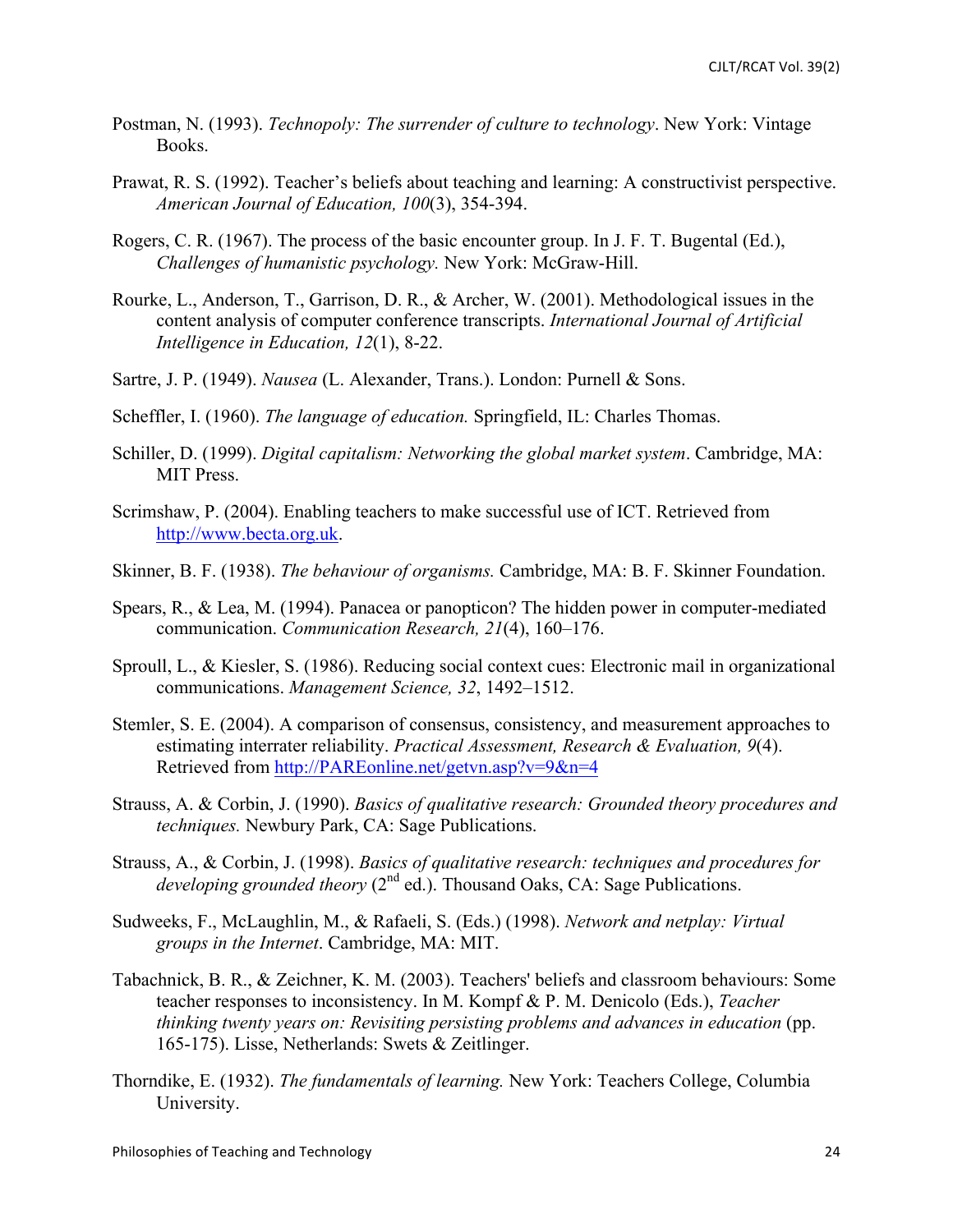- Toffler, A., & Toffler, H. (1994). *Creating a new civilization: The politics of the third wave*. Atlanta: Turner Pub.
- Tyler, R. (1949). *Basic principles of curriculum and instruction*. Chicago: University of Chicago Press.
- Van Doren, M. (1943). *Liberal education*. Boston: Beacon.
- Watson, J. B. (1914). *Behavior: An introduction to comparative psychology.* New York: Norton.
- Welchman, A. (1997). Funking up the cyborgs. *Theory, Culture & Society, 14*(4), 155–162.
- Zinn, L. M. (1990). Identifying your philosophical orientation. In M. Galbraith (Ed.), *Adult Learning Methods* (pp. 39–77). Malabar, Florida: Krieger.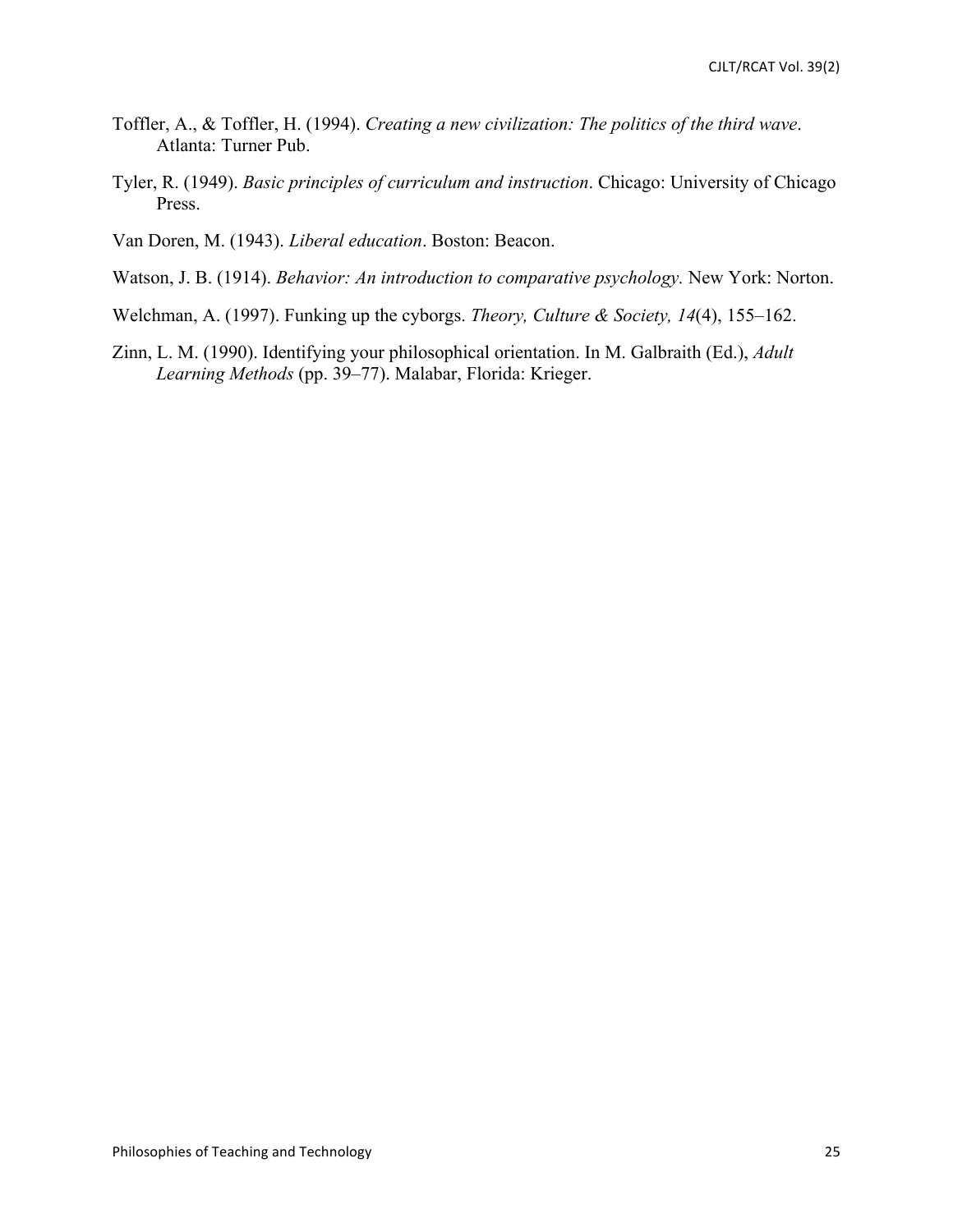# **Appendix A: Philosophical Identification Instrument**

The **aim** of a university education is …

- \_\_ to produce good, virtuous people.
- \_\_ the promotion of a better society.
- \_\_ to accomplish the identified learning outcomes.
- on individual growth.
- to bring about change in the political, economic and social order.

The most effective **instructional method**(s) is  $(\text{are})$  ...

- \_\_ lecturing followed by dialogue.
- \_\_ experiential, problem-solving or situational approaches to learning.
- stated objectives, which includes observable evaluation.
- \_\_ group activity for the purpose transactional analysis.
- a dialogue encounter (e.g., action-reflection) which leads to praxis.

**Focus** of the learning should be …

- \_\_ on the content (any content related to the course description).
- \_\_ on movement toward personal enlightenment.
- \_\_ on the content with subject/content–centred approaches.
- \_\_ on the individual learner's growth development.
- \_\_ to question the basic values, structure and/or practices of society.

The role of the **instructor** is …

- superior to the student (student is a receptacle of information).
- \_\_ to organize, instigate and evaluate the complex processes of education.
- \_\_ to ensure students achieve the learning outcomes.
- \_\_ a facilitator, a helper, and a partner in the learning process.
- \_\_ to raise the consciousness of contradictions in the learners' environment.

The role of education in **society** …

- \_\_ is to create leaders.
- \_\_ is on the learner's interests, needs, problems, and ambitions.
- is to create good citizens which, in turn, results in a better society.
- does not exist (society does not enter into the education process).
- should bring people to an awareness of responsible social action.

#### Learning …

- is a process that moves from information to knowledge to wisdom.
- involves experience which is reflected then acted upon by the learner.
- has occurred if there is a change in behaviour.
- is a self-evaluation process.
- \_\_ is the act of critical reflection.
- Important areas where Internet research should be explored further …
- is in the areas of motives, interests, and/or attitudes of those who use it for educational purposes.
- is how the Internet is producing new contexts in the learning process and/or within educational systems.
- \_\_ on exposing how the Internet is socially, culturally, politically, and/or economically embedded within educational systems. is on gaining a better understanding of the
- role and recursive effects that occur between the users, the technology and our environment (e.g., social, political, economic, cultural).
- Internet-based research should view Internet technology as a …
- neutral artifact, with the capacity to satisfy the purposes/needs of educators using it.
- \_\_ technological artifact that inscribes meaning, which shapes the way teachers and learners think and this impacts the choices they make. social (political, economic, cultural) artifact,
- which shapes the form and content of its use within educational systems.
- mutual shaping process between the context, the technology, and its users